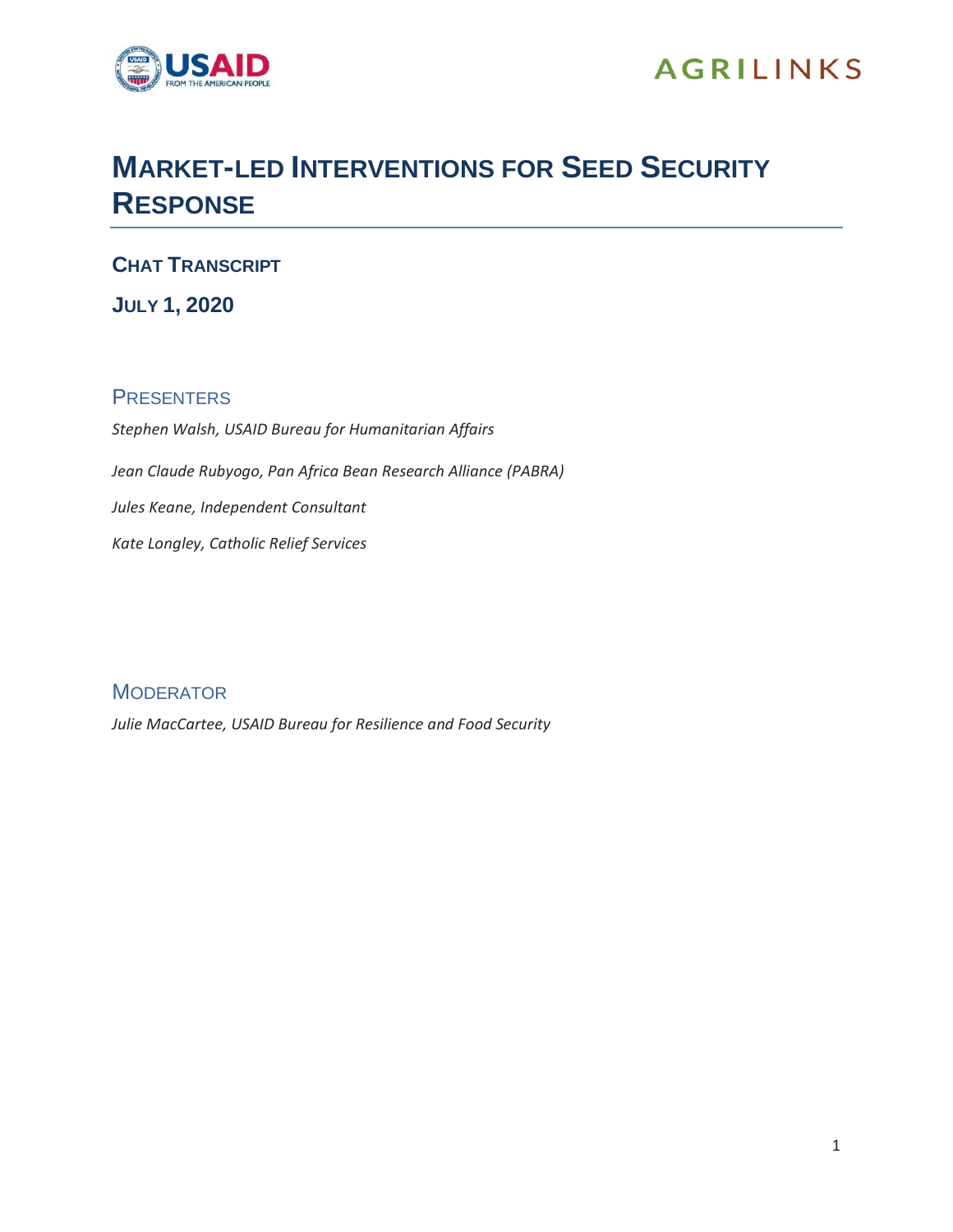Adam Ahmed: Greetings Everyone, the webinar will begin in about 30 minutes

Marilyn Balderas: Good morning/Good evening! Marilyn Balderas from the Philippines

Marilyn Balderas: Thank you Adam for your warm welcome!

Treeza Iman: Treeza from Malawi Good afternoon.

Justice Frimpong : Good Afternoon, Justice Frimpong from Ghana

Amias Aryampa: Greetings and warm regards from South Sudan

Inhyuk KYE: Good Afternoon! Hi everyone

Eric Tegei: Greetings from Kenya Seed Company, Nairobi, Kenya

Jean Claude Rubyogo: hi Adam

Julie March: looking for #

Stephen: Hui Julie: 1-800832-0736

Stephen: sign in: 9865920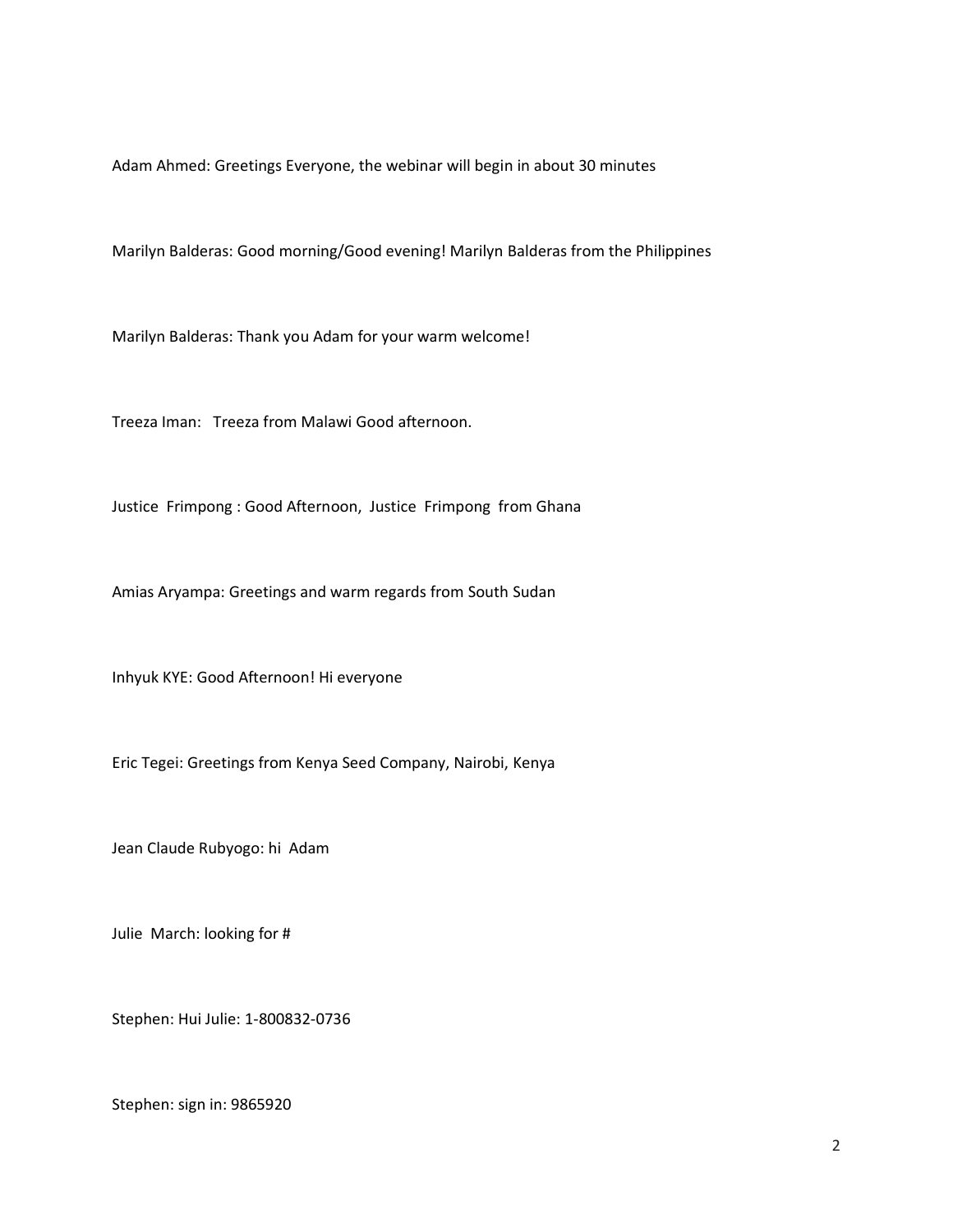Zia Ahmed: Hello, this is Zia Ahmed from Bangladesh but now stuck in Vienna, VA and learning from the Agrilink webinars for lessons to utlize in Bangladesh.

Stephen: Great that you are with is Zia.

Jean Claude Rubyogo: are you to get me

Dileepa hari: Hi

Praxedis Dube: Hello everyone. Praxedis Dube, Zimbabwe.

Zia Ahmed: @Stephen Thanks.

Papias Binagwa: Hi Everyone!!

Dileepa hari: I'm from India. Working as faculty member in University of kerala in management dept

Zia Ahmed: YES

Justice Frimpong : Hi Justice Frimpong from Ghana

Silvanus Mruma: Yes. The Audio is good. Silvanus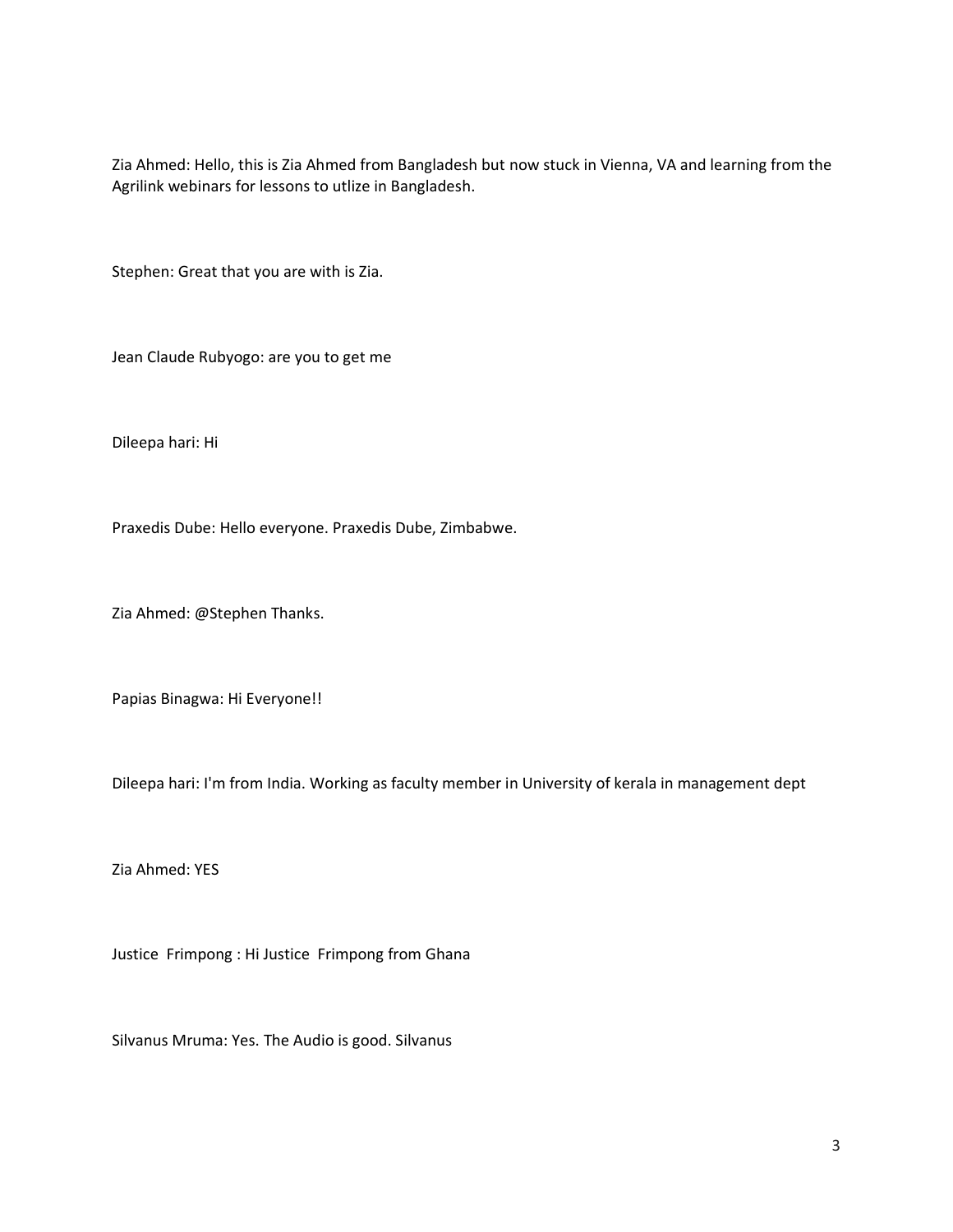Anne Camara: Hi Anne Camara from Senegal

Papias Binagwa: Audio is ok to my end

Dileepa hari: For me, it's a nice experience with you people

Benoit Joseph Batieno: Hello everyone, Joseph from Burkina Faso

Noel Templer: Hi Everyone. Noel Templer from ABC-PABRA, Nairobi - Kenya

Muhumed Mohamud: Hello I'm Muhumed from Somalia

John Alosias: Hi, it's John Alosias from University of Juba in Juba, Republic of South Sudan.

Silvanus Mruma: I am from Tanzania. Joining from Morogoro

Inhyuk KYE: I'm form Korea Hi Everyone

Dick Tinsley: Dick Tinsley still detained in Virginia

Papias Binagwa: From USA

Pamela Hobbs: Virginia, USA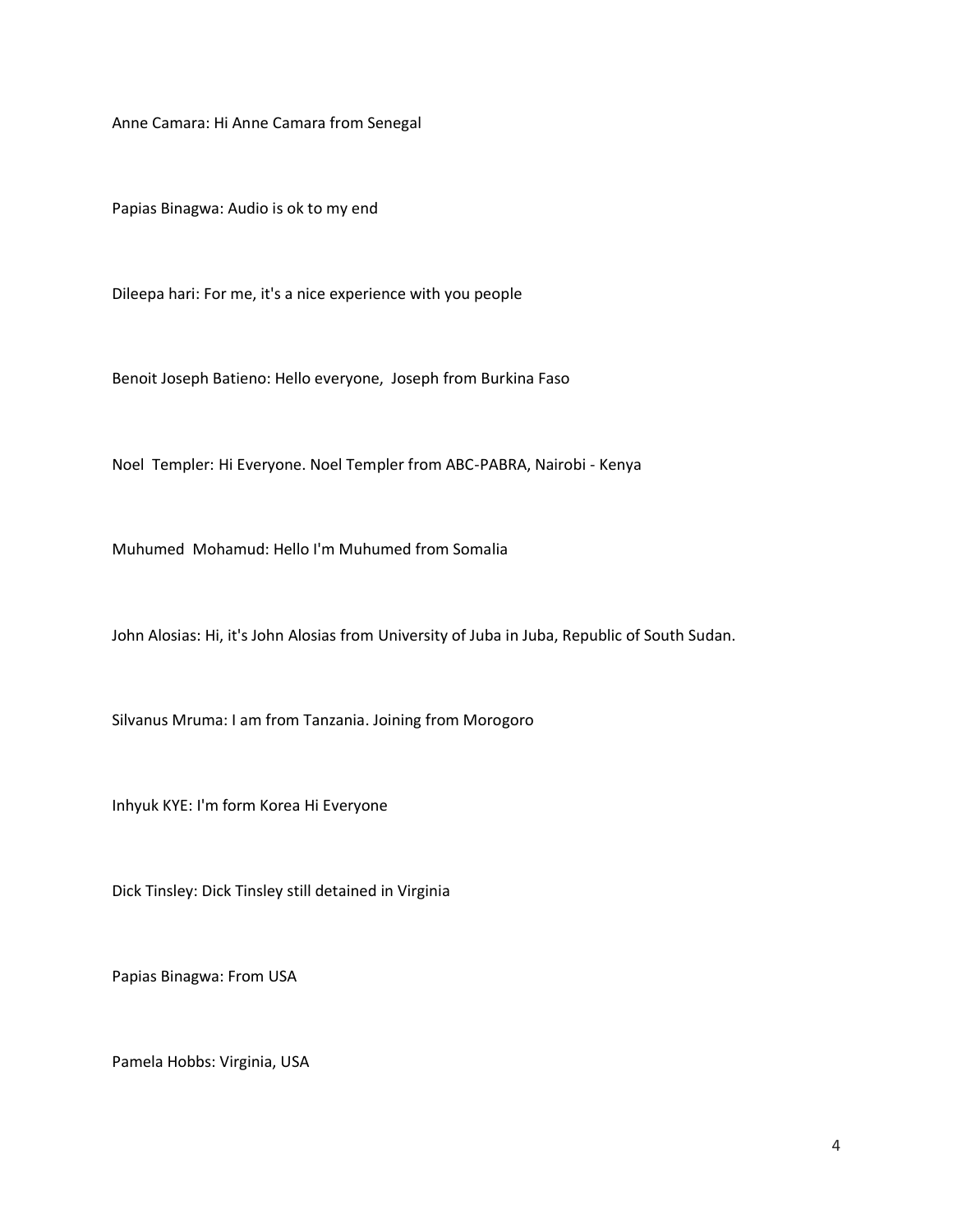Sheila Halder: hello, Sheila in the UK, working in Eastern Africa

Daniel Otwani: Joinimg from Perth Western Australia

Sagar Kafle: Sagar Kafle joining from Nepal

Dileepa hari: Sorry audio not clear

Molly Schneider: Joining from New York, supporting the DRC and Sahel region for IRC

Dick Tinsley: sound check please

Dick Tinsley: thank you

Thomas Preindl: Hifrom

Julie MacCartee (USAID/RFS): Welcome, everyone! Looking forward to this discussion on seed security

Dileepa hari: Thank you

Thomas Preindl: Hi from Austria Thomas

Manasseh Kwangware: Manasseh here from Zimbabwe, hello everyone!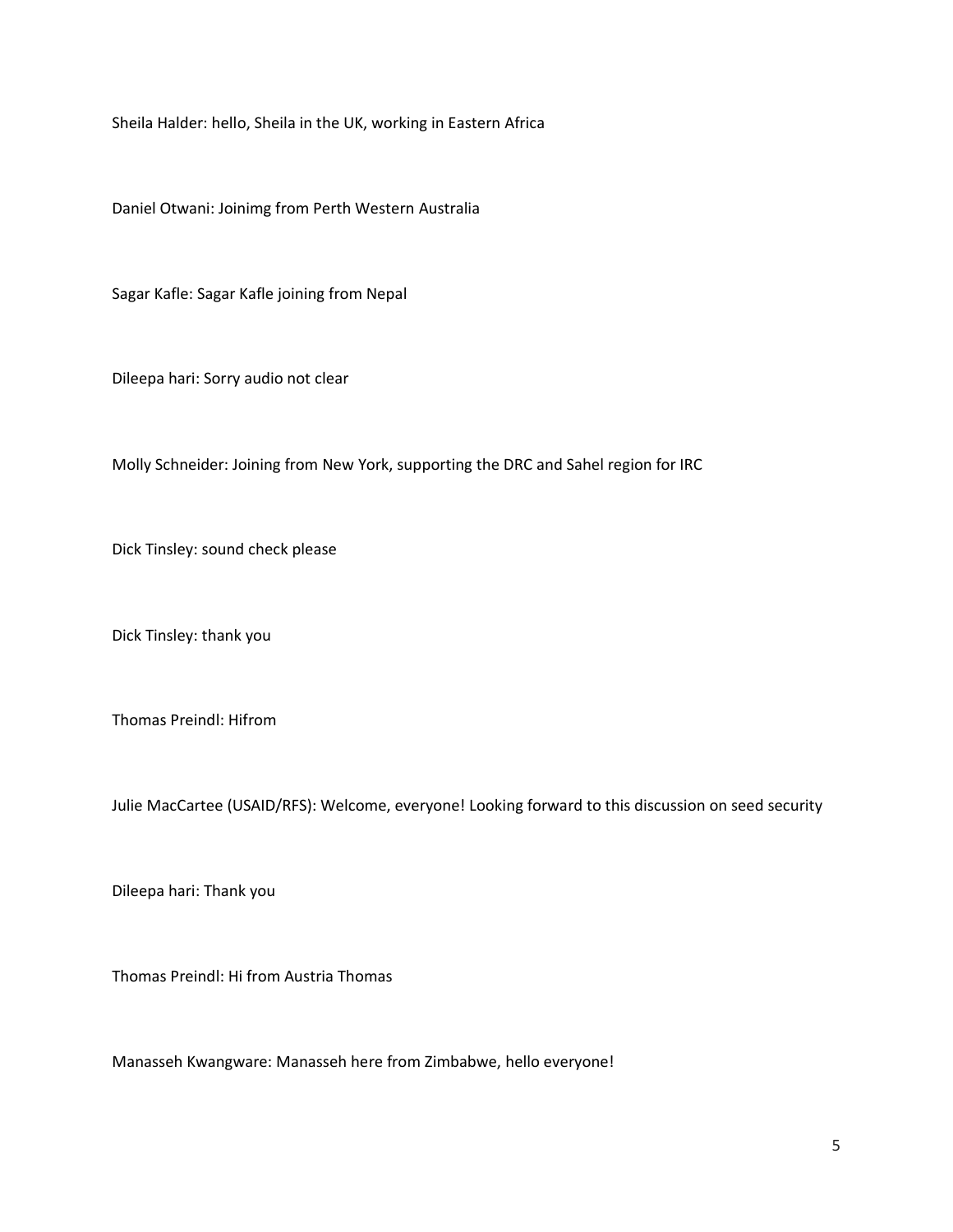Elamien Mohamed: Hi I'm Elamien Mohamed from Ministry of Agriculture and Natural Resources Sudan

Gary Alex: Hi! Gary Alex in Virginia.

Zia Ahmed: @Adam would greatly appreciate if you kindly share your official email contact..

Philippe Mougin: Hello everyone. Greetings from Philippe from the UK (with CAFOD/Caritas)

ROBIN BURUCHARA: Hi Everyone!

Dick Tinsley: i remain very concerned about the seed industry, the limited capacity to serve all smallholder farmers and need to enhance the seed quality in the informal seed market

Kayode Idode: Hi everyone. This is Kayode Idode from the FGN/IFAD Value Chain Development Programme in Nigeria. Looking forward to this webinar on Seed Security

Hamdino Ahmed: Hello All. This is Dr. Hamdino Amed, Egypt

Julie March: Julie March - good morning from USAID

Nana Aminata TOURE: Waleykoum Salam

Claude Nankam: Hi everyone. I am Claude Nankam from Food For The Hungry, Washington, DC

Kevin Doyle: Greetings from Nairobi, Kenya!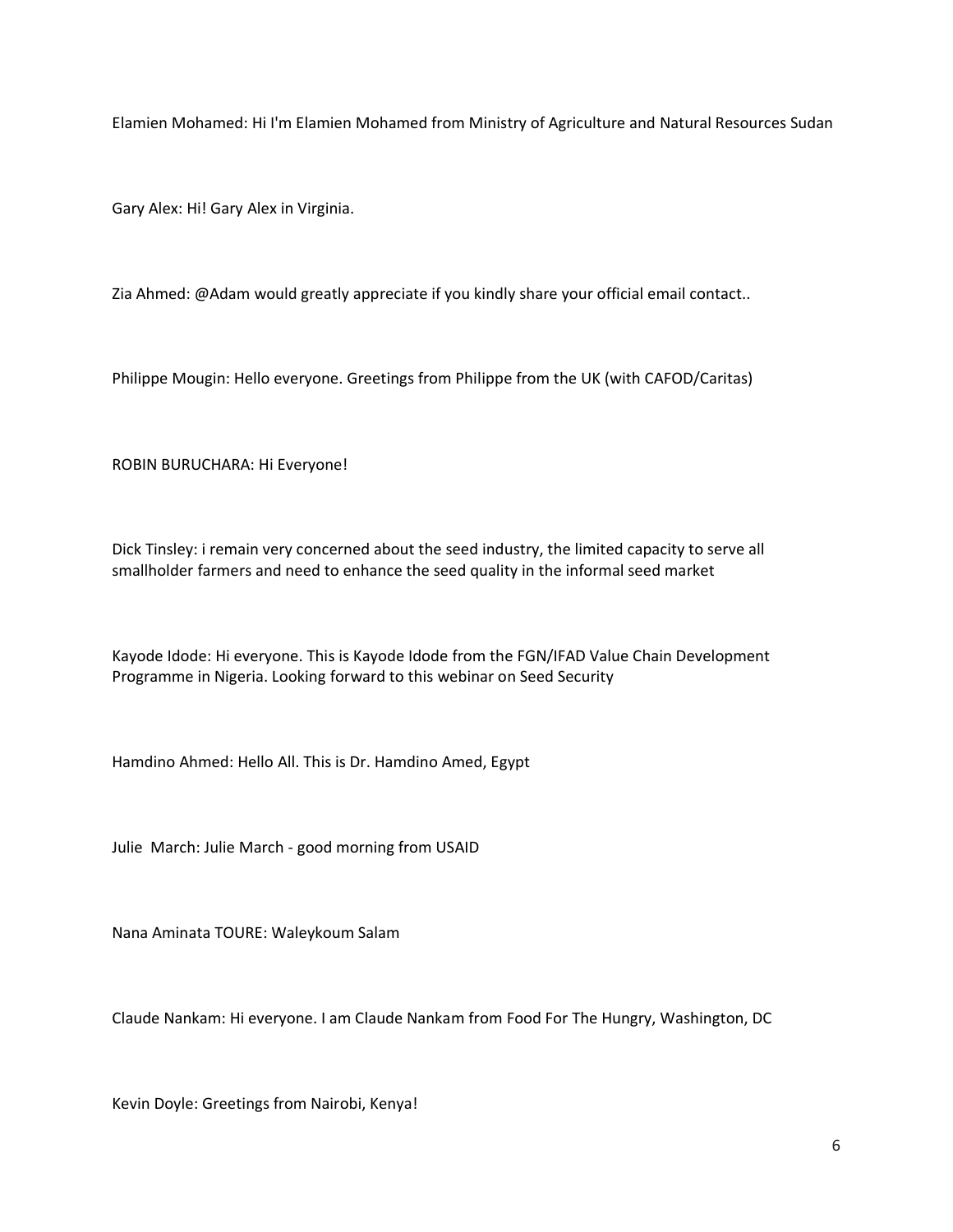Jean Claude Rubyogo: Hi Claude

Jean Claude Rubyogo: long time

Inhyuk KYE: I really wanted to join in AgriLinks Webinar, finally I got the chance today. I'm so glad to join here

Kate Longley: Hi @Dick Tinsley, I share your concerns. In today's presentation we hope to highlight the role of the informal seed system.

Jeremy Davis: Hi everyone, this is Bablu Barua from iDE- Bangladesh

Nana Aminata TOURE: Good Afternoon All, I'm Nana Aminata Toure form LWR based in Burkina

Edward Walters: Hi. Ed Walters from CRS. Hi Kevin!

Kevin Doyle: Hey Ed!

Elamien Mohamed: I am looking for community based seed production

Dick Tinsley: loud and clear thank you

Natali Maidl de Souza: Good morning! Nátali Maidl de Souza, State University of Ponta Grossa, Brazil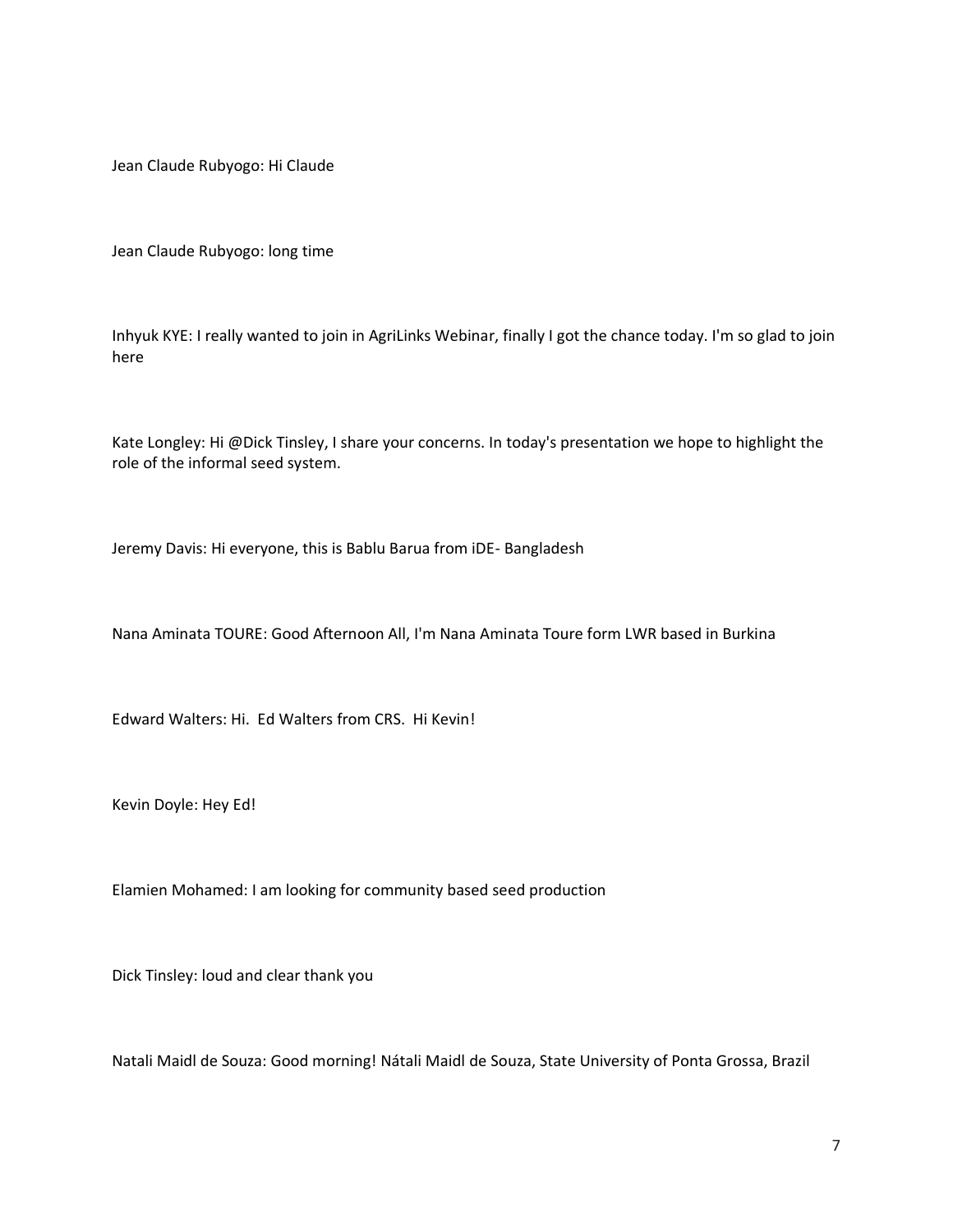David Spielman: Hi everyone. This is David Spielman, IFPRI

Inhyuk KYE: Great

John Alosias: Great &clear voice Thanks

Liz Ogutu: Hello from Nairobi, Kenya!

Carl Wahl: Carl Wahl, Concern Worldwide

Donald Mavindidze: Donald Mavindidze- HarvestPlus

Collen Shoko: Hi Collen Shoko Mercy Corps

David Resetar: Hi I'm David working at a small MFI in northern Uganda

Rolf Lienekogel: Hi, this is Rolf from Germany, many thanks for organising this webinar!

Neil Miller: Neil Rowe Miller, Tearfund/CFGB

Aaron Larsen: Good morning! This is Aaron Larsen with Samaritan's Purse.

Aarti Mahajan: hi. Aarti, from MEDA , Tanzania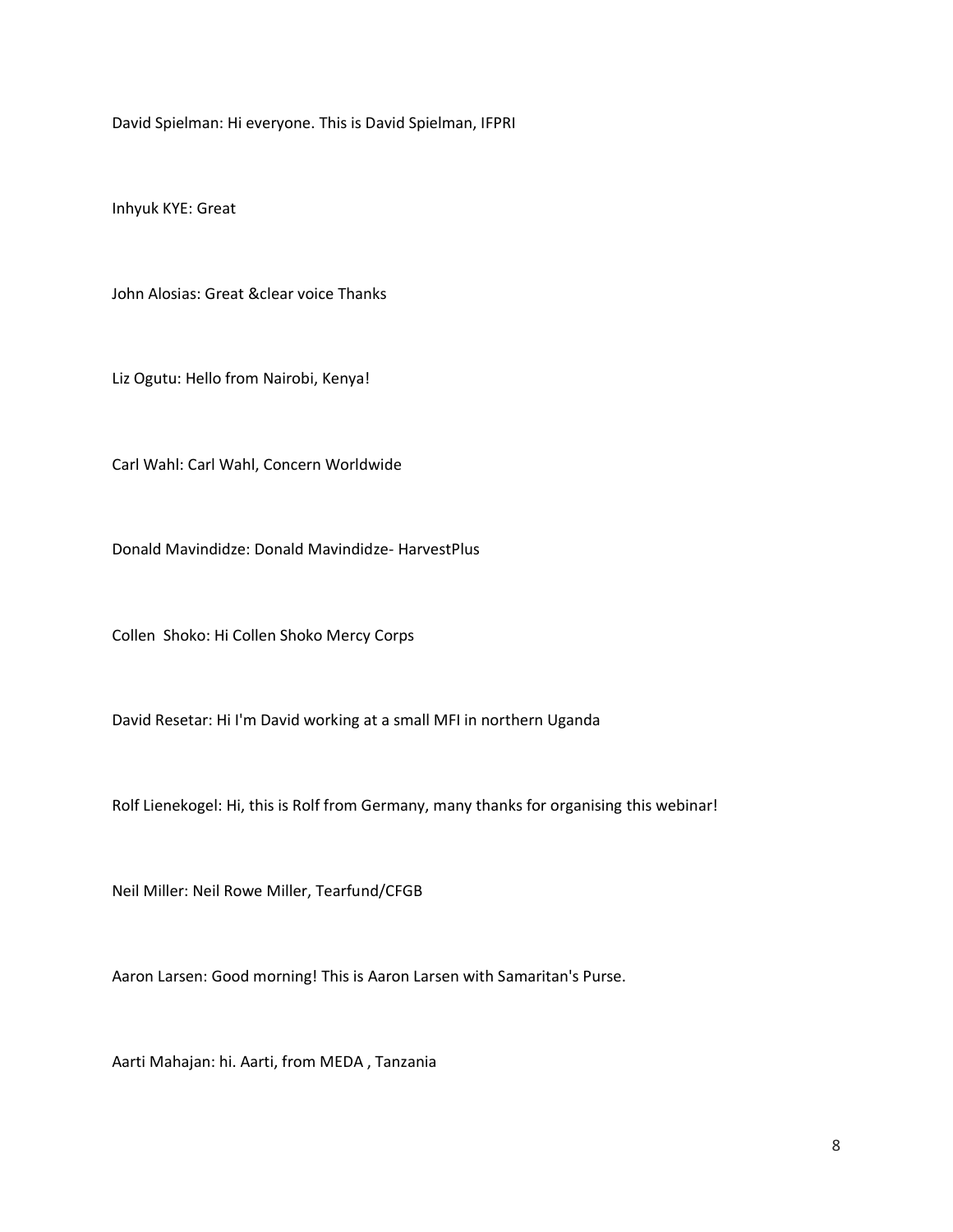Oscar Carrion: Good morning. Oscar Carrión. US Army Veterinary Services.

Greg Traxler: Good morning everyone.

Myo Ma Ma Than: Hello! Myo Ma Ma Than from Swisscontact Myanmar

Osagie Aimiuwu: Hello everyone, Dr. Osagie, USAID/Bangladesh.

Willy Mulimbi: Hello everybody

Essegbemon Akpo: Hi. Essegbemon Akpo from ICRISAT

KASHEMWA Arsene: Hi everyone from KInshasa-DRC

Emmanuella Olesambu: Hi everyone, Emmanuella Olesambu FAO

Cédric Reyes: hello, Cédric, regional asgronomist in west Africa for ICRC

Macki Cissoko : hello everyone, Macki Cissoko USAID-Mali AEG office

Hamdino Ahmed: Hello Jean Cleadue, long time

Ezana Kassa: Hi. Ezana Kassa FAO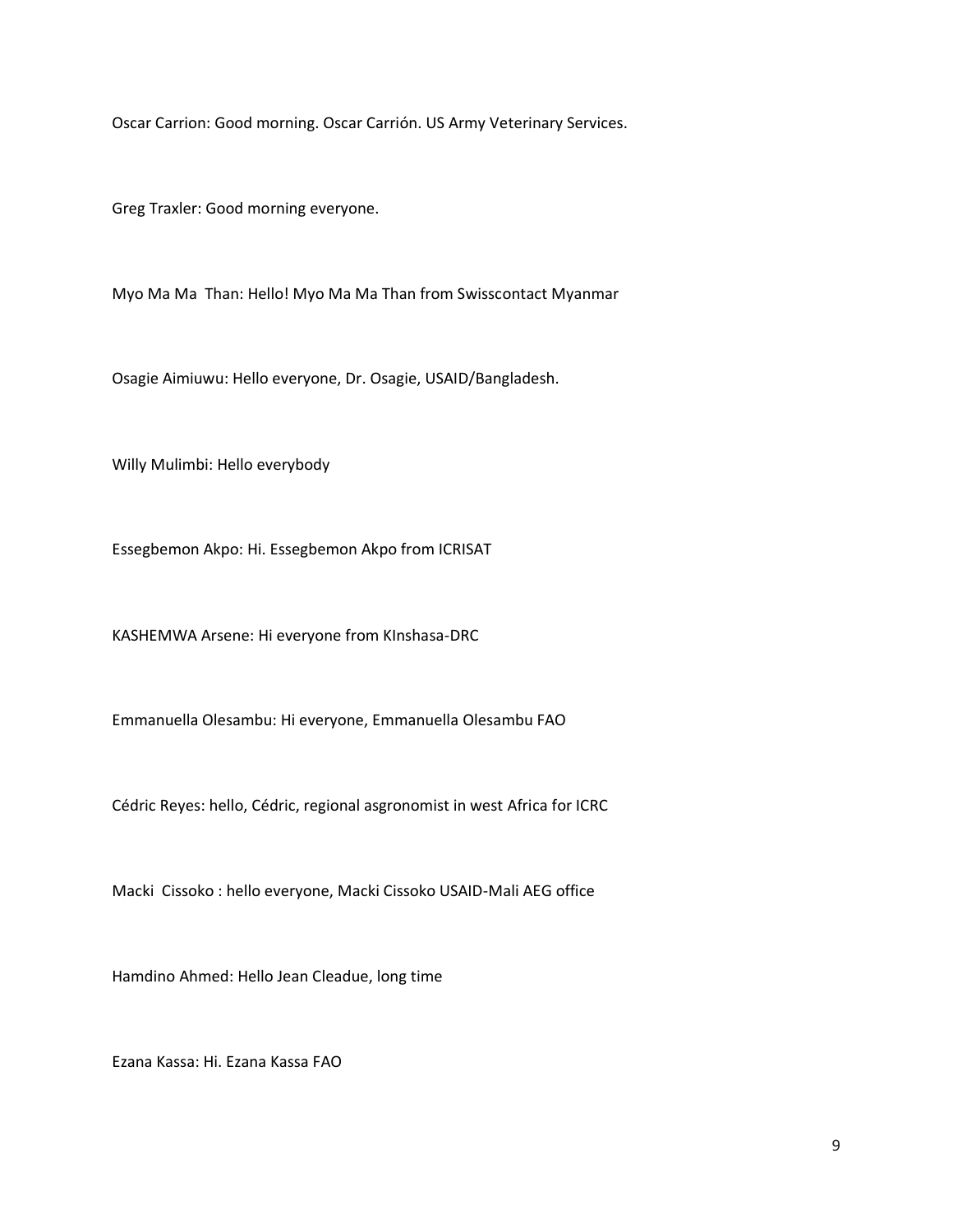Farhad Hossain: Hello Everyone, Farhad Hossain, USAID/Bangladesh

Jean Claude Rubyogo: Hamdina

Jean Claude Rubyogo: keep in touch

Stephen: Greetings Willy@

Hamdino Ahmed: send me you contacts by email

Cecilia Benda: Cecilia Benda Agriculture Adviser Concern Worldwide

Hamdino Ahmed: mine is hamdino@yahoo.com

Abdal Monium Osman: Hi everyone, Abdal Monium OSman FAO

Emmanuel Kwabo: Hello, Emmanuel Kwabo for the NGO CEDERU KIBUTUTU Asbl in Kiwanja, Rutshuru DRC

Adam Ahmed: Hi Macki, glad to see you again!!!

Julie MacCartee (USAID/RFS): See this post for more on Agrilinks' seed systems month: https://www.agrilinks.org/post/june-seed-systems-month

Aviyan Pandey: Hello everyone. Hope you all good.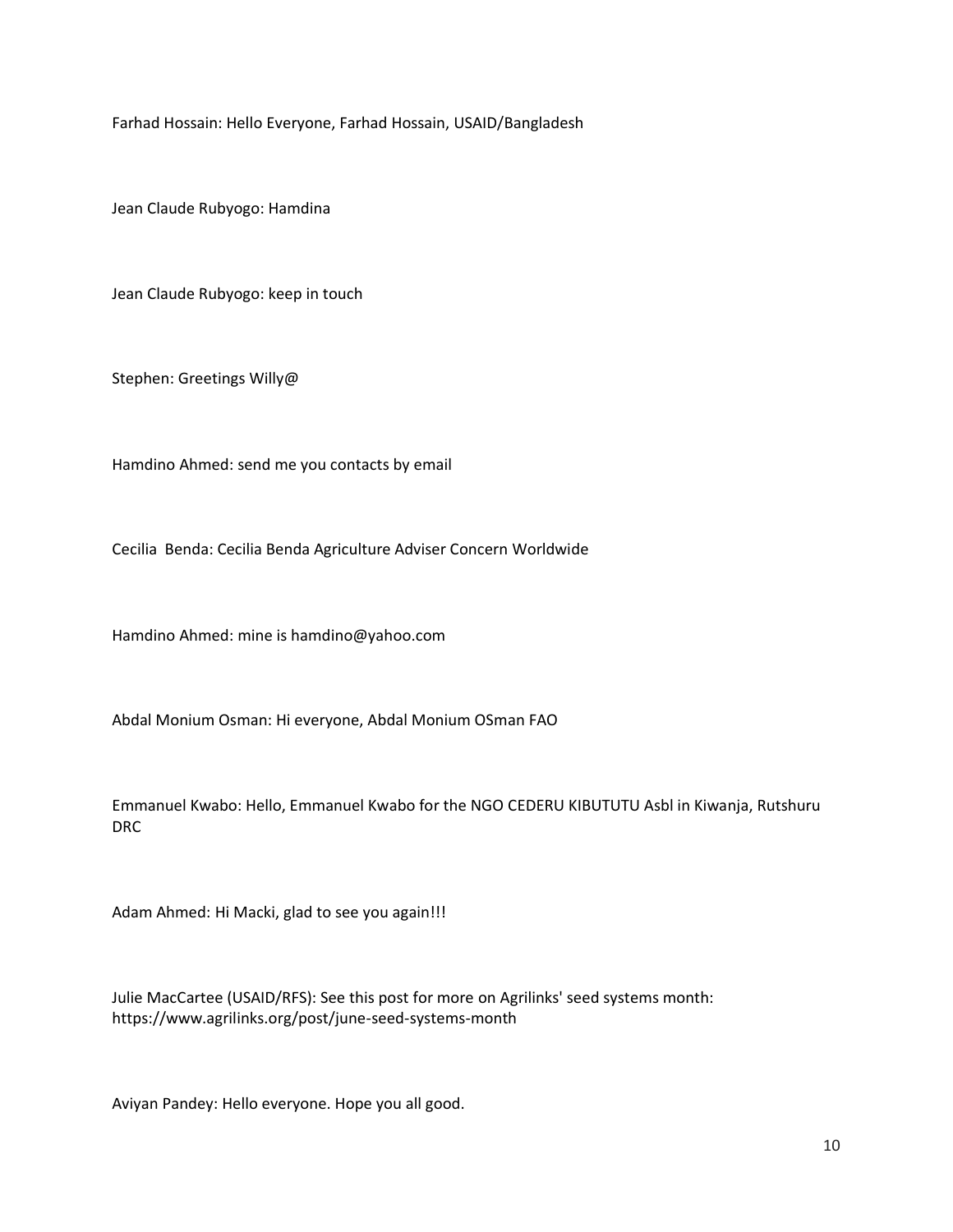Stephen: Greetings Emmnuel - delighted you are here!

Zia Ahmed: @Farhad Hossain, hello from Zia Ahmed now in Vienna, VA.

Claude Nankam: Hi Jean Claude. I am happy that through this webinar I can reconnect with you

Krista Isaacs: Hello Everyone!

Jean Claude Rubyogo: claude - sure

Jean Claude Rubyogo: j.c.rubyogo@cgiar.org

odosepatmarvin1 Patrick Marvin: Hello Everyone

Ian MacNairn: Ian MacNairn, ZemiTek and AFR/SD

Elizabeth Moore: Elizabeth Moore, Trees for the Future. Happy to be here.

Stephen: Greetings Ian.

rob groot: Rob Groot, IFDC, from Lome-Togo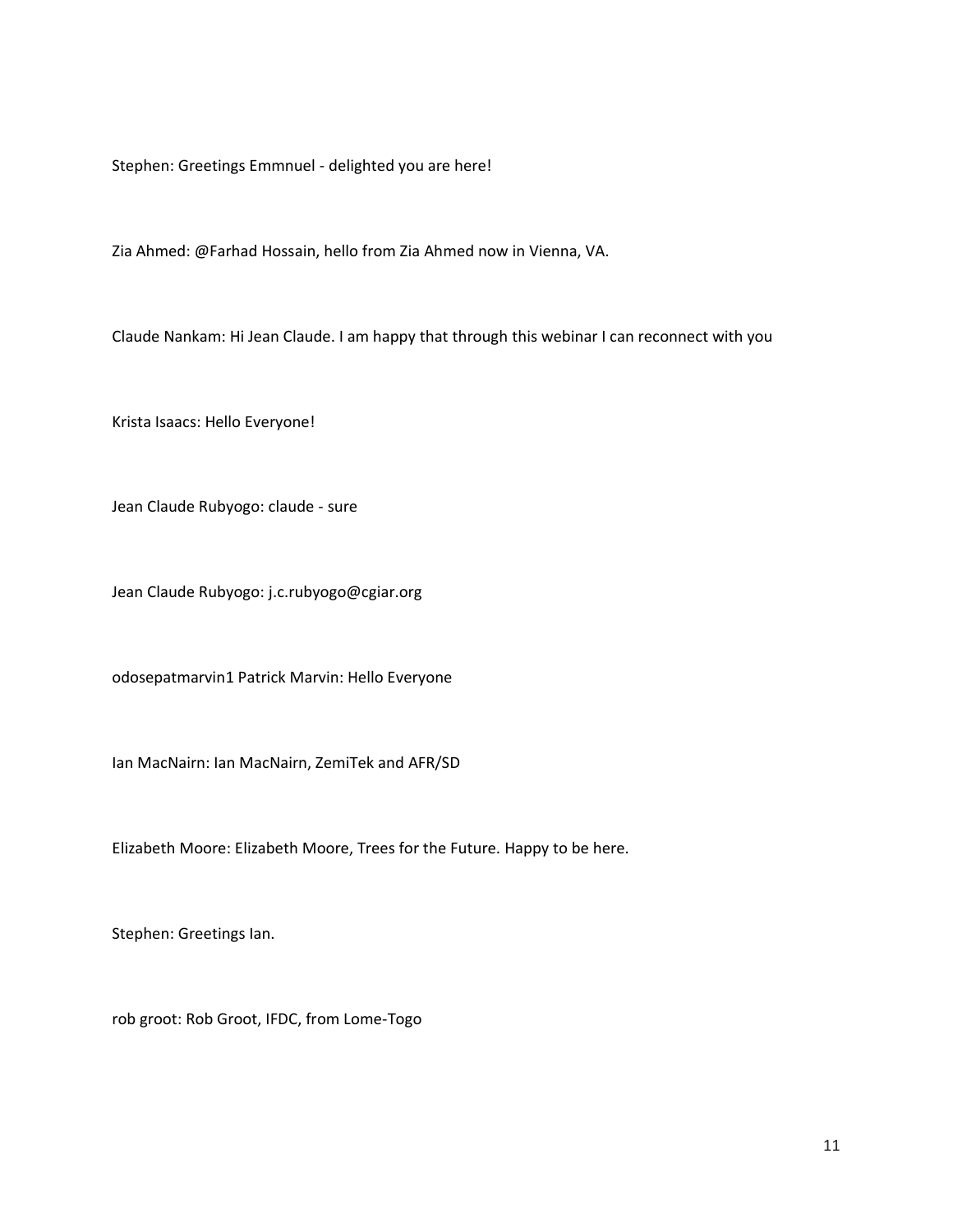Holli Jordan: Holli Jordan from LWR. Glad to learn more about the importance of supporting seed systems and that LWR partner approaches were part of the study.

Abdul Montazir: Abdul Montazir from Virginia USA

Julie Mayans: Julie Mayans, FSL advisor at Solidarités International

Bellah Mpofu: Hi everyone.

Racey Henderson: Racey Henderson - SEADS Coordinator (seads-standards.org)

Paul Gamba: Hello everyone

David DeYoung: Hi everyone. David DeYoung from the Feed the Future Innovation Lab for Legume Systems Research

Harry Ngoma: Greeting from Zambia

Humnath Bhandari: Humnath Bhandari, IRRI Bangladesh

Lusike Wasilwa: Hi Lusike Wasilwa from Kenya Agricultural & Livestock Research Organization

Julie MacCartee (USAID/RFS): Welcome everyone! Thanks for introducing yoursleves.

Hamdino Ahmed: Hi Lusike,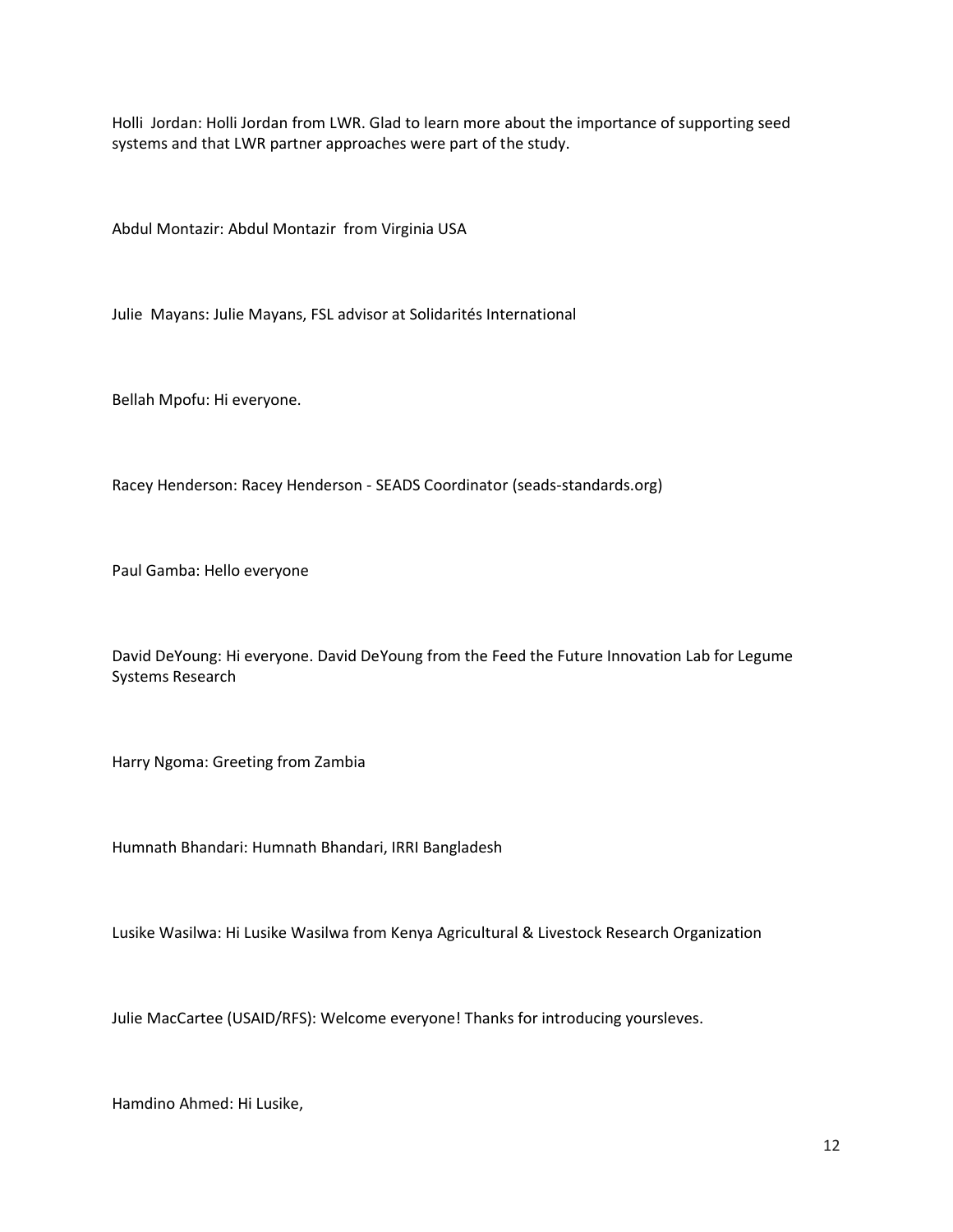Licínia Cossa: Hi everyone, Licinia Cossa MADER Mozambique

Kellie Hynes: Hi everyone! Greetings from CRS Tanzania

Elizabeth Laferriere: Elizabeth Laferriere, Land O'Lakes Venture37

Noel Templer: Hi @Paul Gamba. Long time!

Claudine Inamahoro: Hi, everyone I work for Catholic Relief Services as a TA for Markets and Livelihoods.

Gary Alex: The program has a broad country agenda and diverse strong partners. What is the total budget?

KASHEMWA Arsene: Welcome Elizabeth!

Paul Gamba: Am well, Noel

Loretta Byrnes: What is the role of the private sector in producing foundation or commercial seed in Malawi, Zambia and other countries in Africa? Is CIAT or the NARS still producing the breeder and foundation seed?

Hamdino Ahmed: @Julie , will we get the presenation file

Julie MacCartee (USAID/RFS): Hamdino - yes, it will be available for download at the end of the webinar, and will be emailed to you with the post-event resources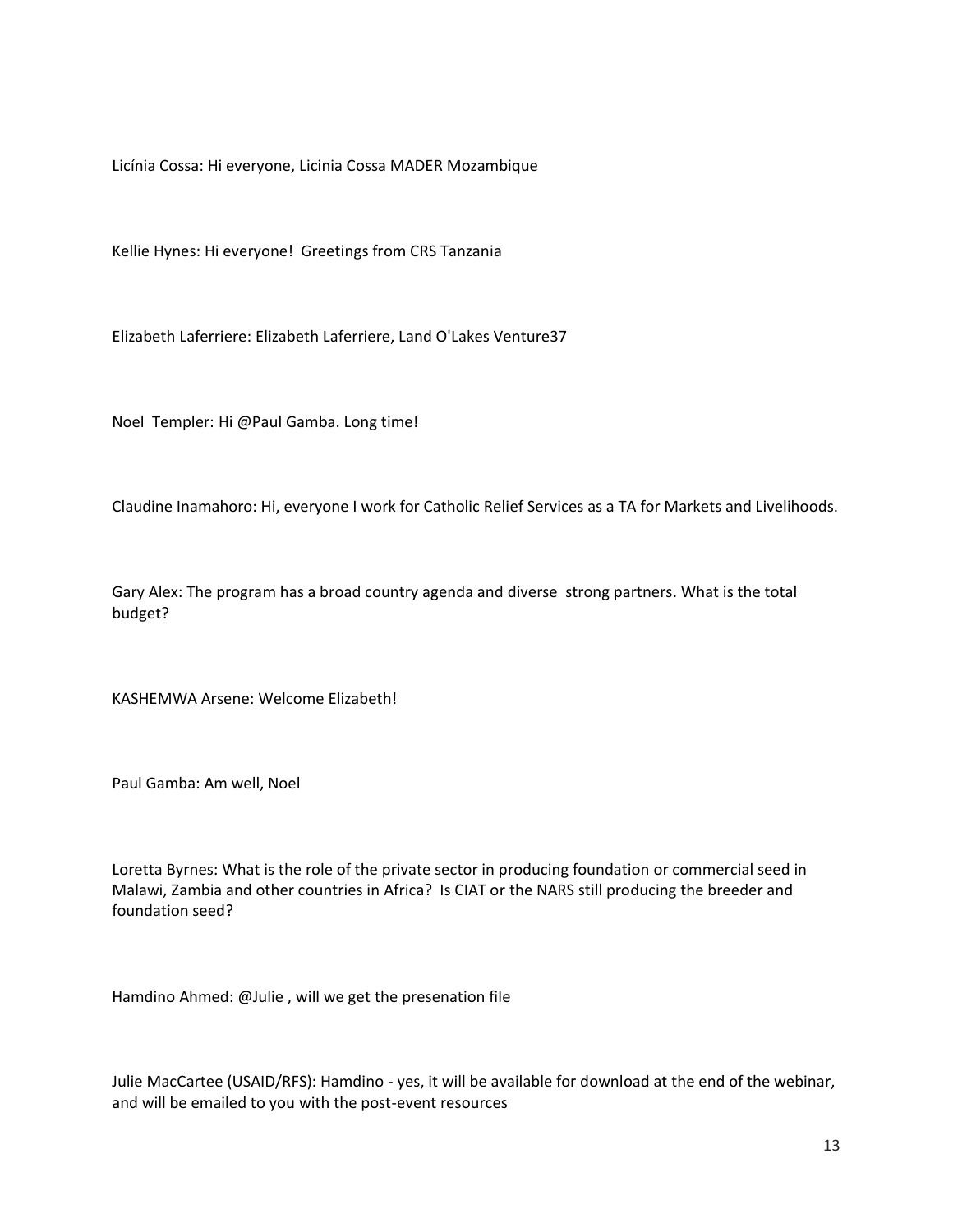Hamdino Ahmed: Grear Julie

Orla Kilcullen: Hello from Self Help Africa

Nazim Ali: Hi All, From Pakistan

Julie Mayans: if available, can you provide the links to those 2 studies please?

Kate Longley: Review of Practice and Possibilities for Market-led Interventions in Emergency Seed Security Response - Stephen Walsh and Louise Sperling https://pdf.usaid.gov/pdf\_docs/PA00WPBN.pdf

Orla Kilcullen: Good question Loretta - breeder seed is often a challenge - we do a lot of linkages with research institutions across our programmes but foundation seed can be a real challenge

Daniel Otwani: Whats the role of the farmer saved seed in the humanitarian setting. whats the feasiblity?

ELIUD BIRACHI: Hi Papias

David Resetar: I also wanted to share my contact with anyone who might have experience with seed systems or seed multiplication schemes specifically in Uganda. Many thanks! david@cycleconnect.org

Julie MacCartee (USAID/RFS): Thanks for your questions - please post them here at any time

Jean Claude Rubyogo: In case you would like to check on pabra website : http://www.pabra-africa.org/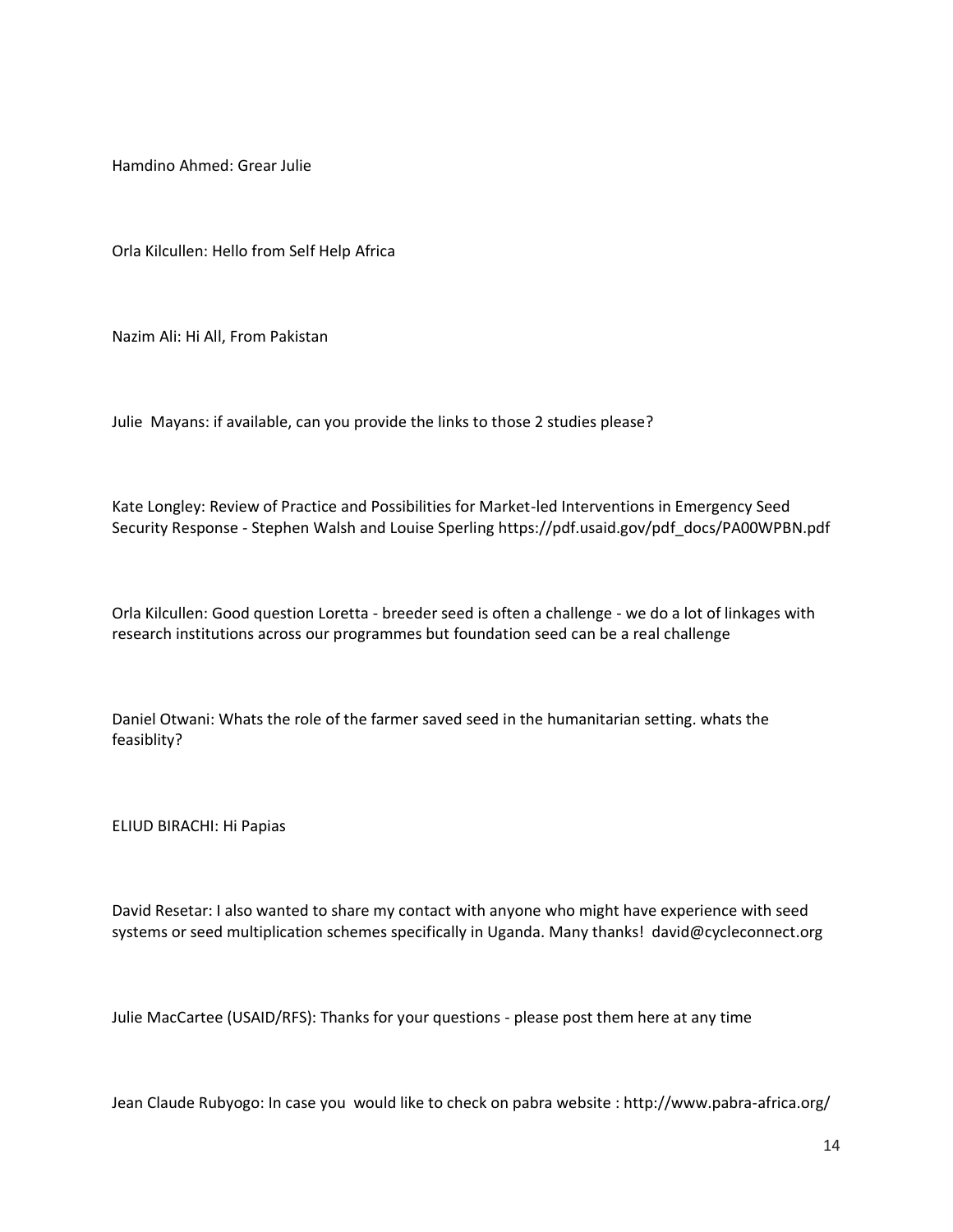Kate Longley: The case studies are presented in the report which is available here: https://pdf.usaid.gov/pdf\_docs/PA00WPBN.pdf

Ian MacNairn: Don't we have a more up to date figure for seed aid than 2011?

Neil Miller: Host appears to have the Force Presenter View selected, which disables the Full Screen button on the slide deck. Can you change this?

Ann Koontz: Is others AID support?

Rolf Lienekogel: is this a global picture on where farmers get their seeds? Differences between Asia and Africa?

Adam Ahmed: We will have the slide deck available for download at the end of the presentation

Larry Schaefer: for our aquaponics operations we import some of the seeds and some we get locally. all are non-gmo or heirloom or heritage seeds

Dick Tinsley: here is my reference to improving seed through the informal markets: https://webdoc.agsci.colostate.edu/smallholderagriculture/The\_Crop\_Genetic\_Pump.pdf

Carl Wahl: Can see most of figures ... not able to expand the slide deck.

Neil Miller: It would be nice to see the slide deck clearly whle the speaker is presenting it!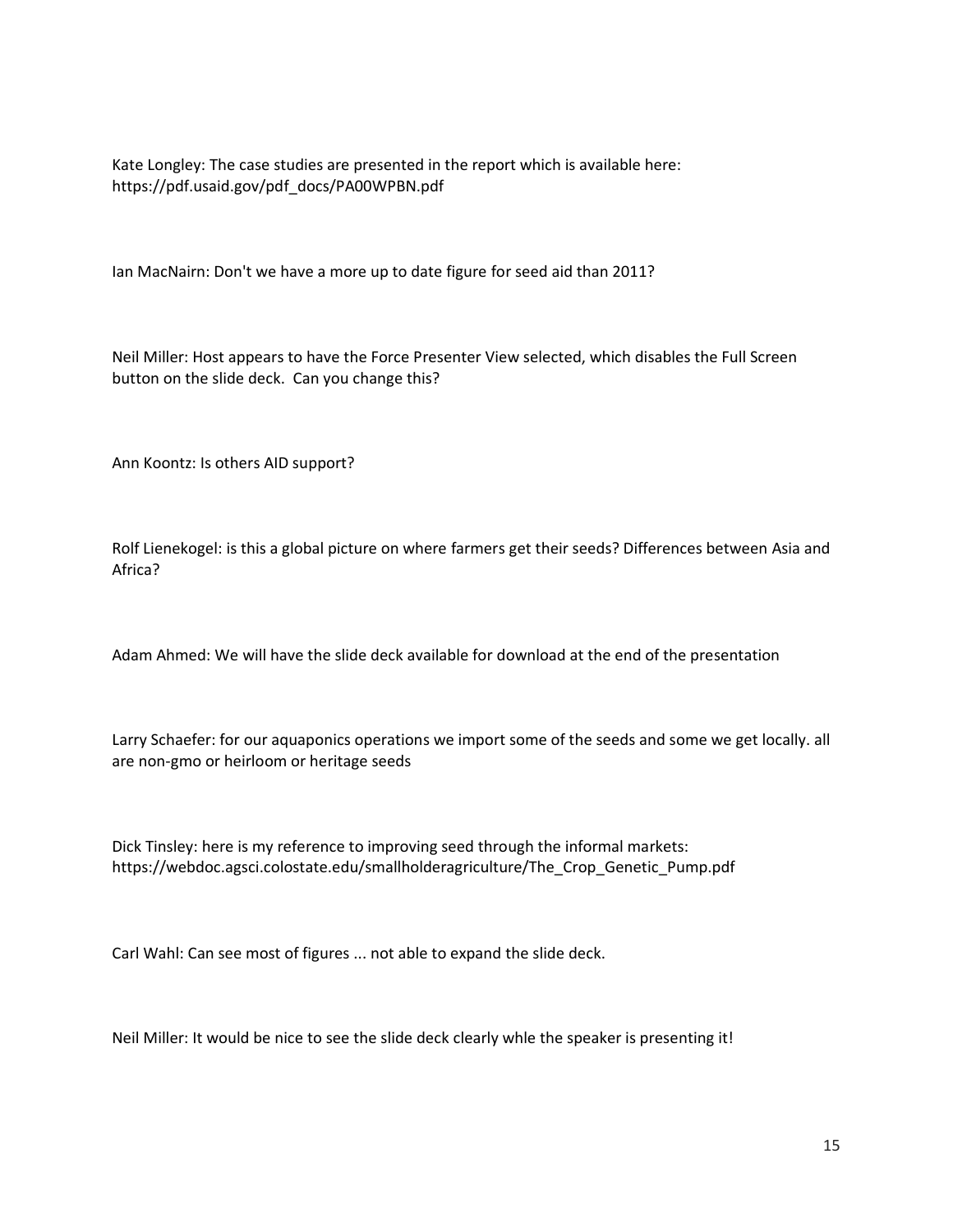Carl Wahl: \*can't see

Licínia Cossa: local market is an important source of seeds, how to ensure quality?

Aryemo Sunday Ocaya: How much % is seed Aid accounting for? because in developing Countries seed Aid tends to take a bigger %!

Verona Parkinson: Verona Parkinson from AGEMA, Mozambique

Adam Ahmed: Thanks Neil. the charts are a little hard to read, but we will be sharing all of the webinar resources

Neil Miller: If you unselect "force presenter view" it will allow us to maximize the slide deck pod

Jean Claude Rubyogo: Hi Neil

Jean Claude Rubyogo: Nice to see you

Jean Claude Rubyogo: are you in arusha

Oluwaseun Omikunle: Hello Dear Cooleagues, Am Omikunle O.A. from WACOT Ltd, Nigeria

Larry Schaefer: when you're planning your plantings you have to ensure you'll have enough in your harvest for seeds for the next planting.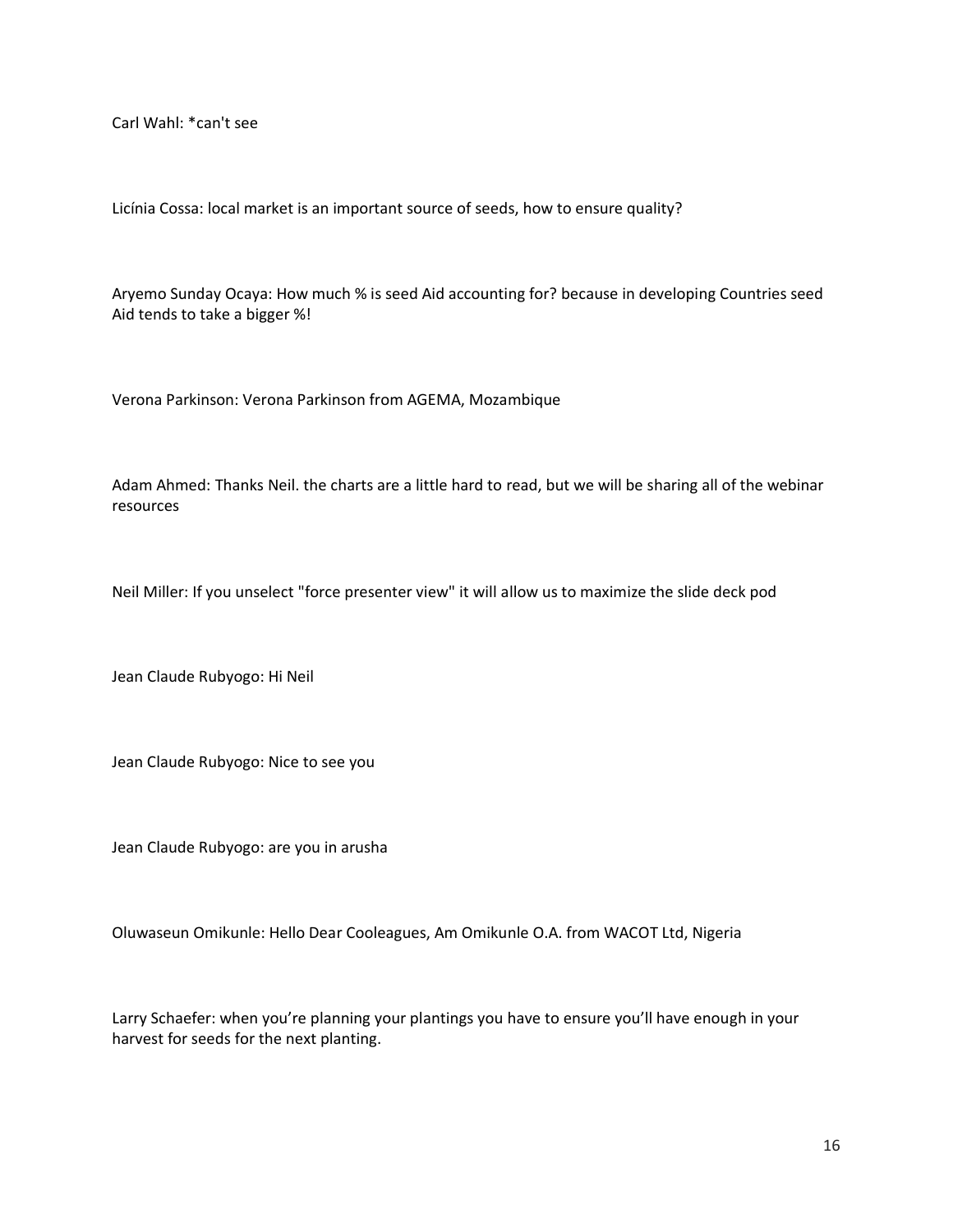Neil Miller: Habari JC?

Neil Miller: Uko wapi?

Bellah Mpofu: Policy interventions that include the informal sector would be useful.

Julie MacCartee (USAID/RFS): Thanks for the suggestions on the full-screen settings - we are seeing what we can do

David Resetar: Can packaging be an effective training tool when introducing improved seed varieties?

Melissa Schweisguth : Are you able to enable full screen option in share pod with the slides? It's enabled in Caption & Who'e Speaking but not slides

Racey Henderson: Why was the documentation not easy to decipher?

Neil Miller: Can only full screen captions and whos speaking, not slide deck

Neil Miller: Yea!! Now it's enabled. Thanks.

Larry Schaefer: Aquaponics coming to Guinea and Liberia hopefully before the end of the year depending on the virus.

Bellah Mpofu: Would be interesting to find out on the demand side whether farmers are sourcing seed from the informal sector out of choice or whether this is beacuase of issues of availability and access. of seed in the formal sector.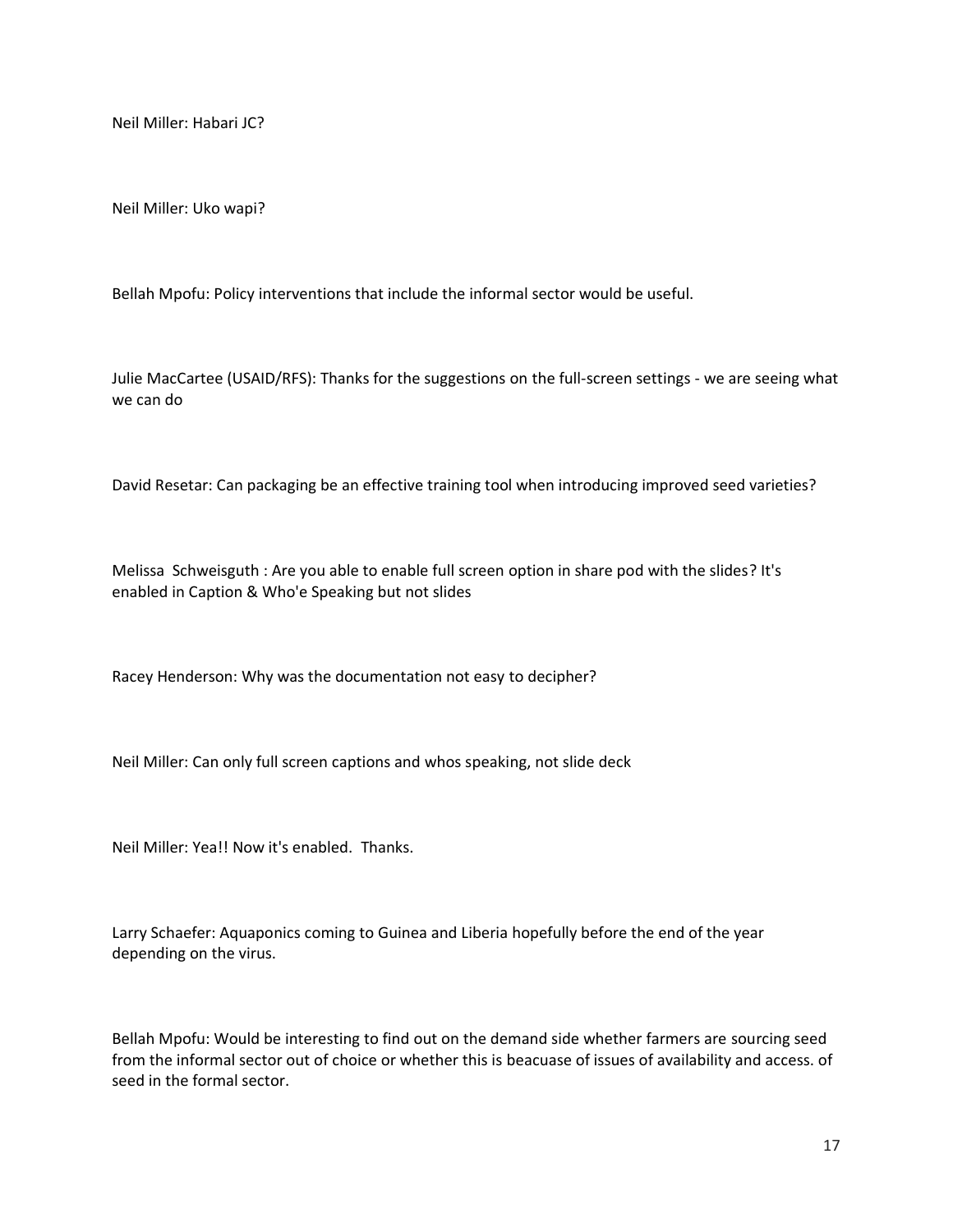Racey Henderson: Why were these chosen as enabling features? Did these actions lead to better livelihood outcomes? Higher yields?

Gary Alex: Are there key constraints in "emergency" nature for design of these seed activities? The problems seem to lie in inadequate understanding of the local systems. Analyses of the local seed systems and social analyses of beneficiary preferences, linkages, and capabilities would take time.

Ann Koontz: CAn you comment on the donor restrcitions in sourcing seed and and lessons on how to support informal sector on seed supply given donor requirements?

Lauren Pincus 2: Hi Racey! This is Lauren, I've emailed you recently. I think Stephen's point about documentation not easy to decipher is also my experience - that project reports often do not have the details you need to piece together the story as an outsider reading the report. Even things like "type of seed provided" is not always there

Md. Mustafizur Rahman: Hello Everyone. I'm Mustafizur rahman from Bangladesh worked with Metal agro ltd., USAID Horticulture project.

Nana Aminata TOURE: What was the role of the State in seed systems?

Ann Koontz: So where is AID support then

Carl Wahl: @Ann Koontz - Yes. Would add how to address dictates around supporting informal sector who lack financial / logistical infrastructure sufficient to meet donor reqs.

Ann Koontz: Given that AID support for seeds ahs gone up per your earlier slide.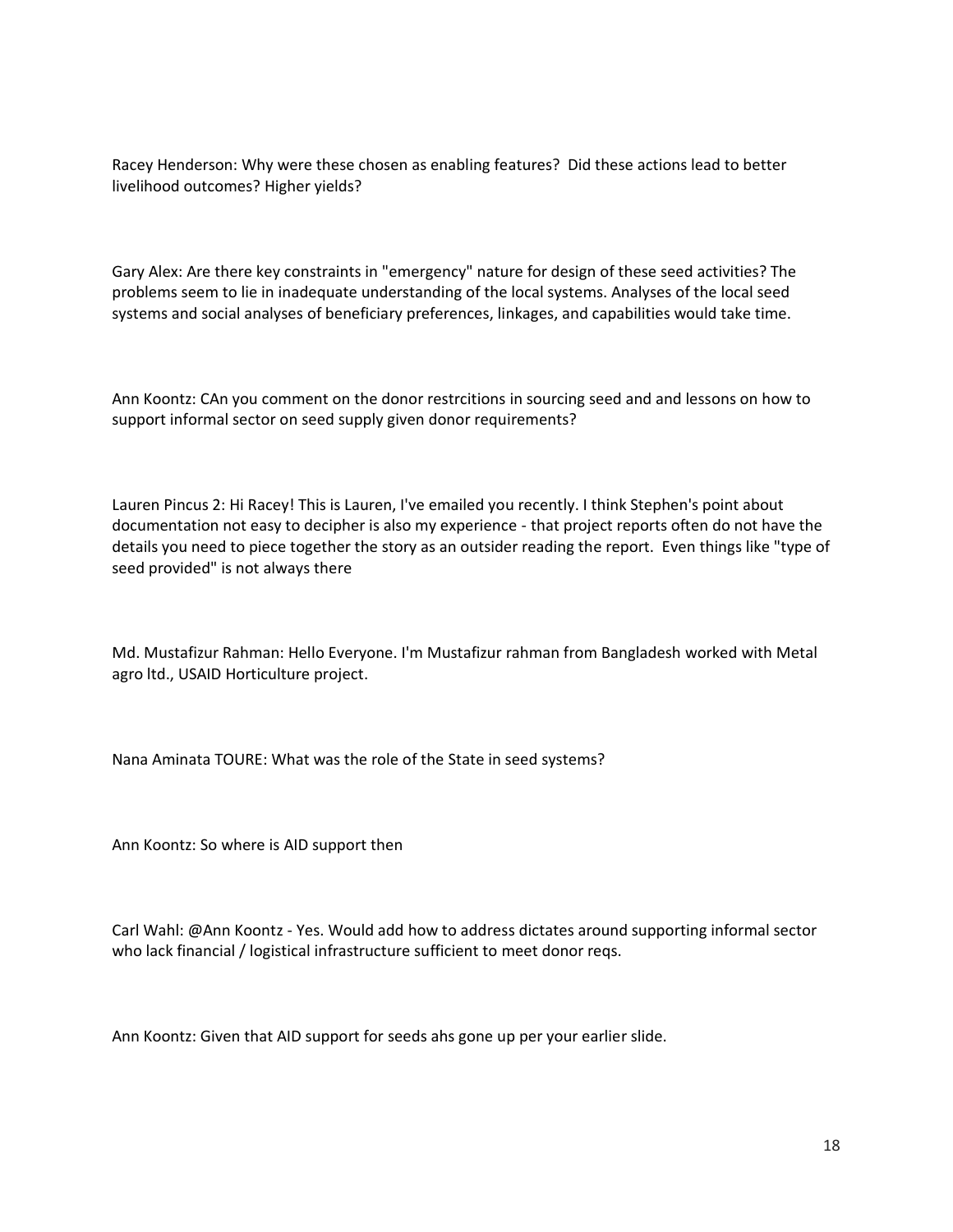Donald Mavindidze: Im also sure there are diffrences within Africa as well and different crops?

David Resetar: From my experience farmers often prefer informal and local seed sources because they perceive hybrids as 'fake'. How true is that assumption and how often should actors promote improved varieties when local farmers are comfortable with what they have?

Nazim Ali: Does this pie chart based on all seeds in all regions? Because it is different for hybrid, open polinated and traditional varieties. Thanks

John Hoven: where do local markets get their seed?

Kate Longley: The data in the pie chart fromes fromL McGuire & Sperling (2016) Seed systems smallholder farmers use:https://seedsystem.org/wp-content/uploads/2016/01/Seed-systemssmallholder-farmers-use.pdf

Nazim Ali: Great, Thanks

Kate Longley: The data comes from Malawi, Kenya, DRC, Haiti, S. Sudan and Zimbabwe

David Resetar: Packaging on seed

David Resetar: As an alternative to formal trainings

Carl Wahl: @John Hoven great question ... are those people selling the cereals / pulses as food (and people purchase it for planting)?

Donald Mavindidze: mmmmmm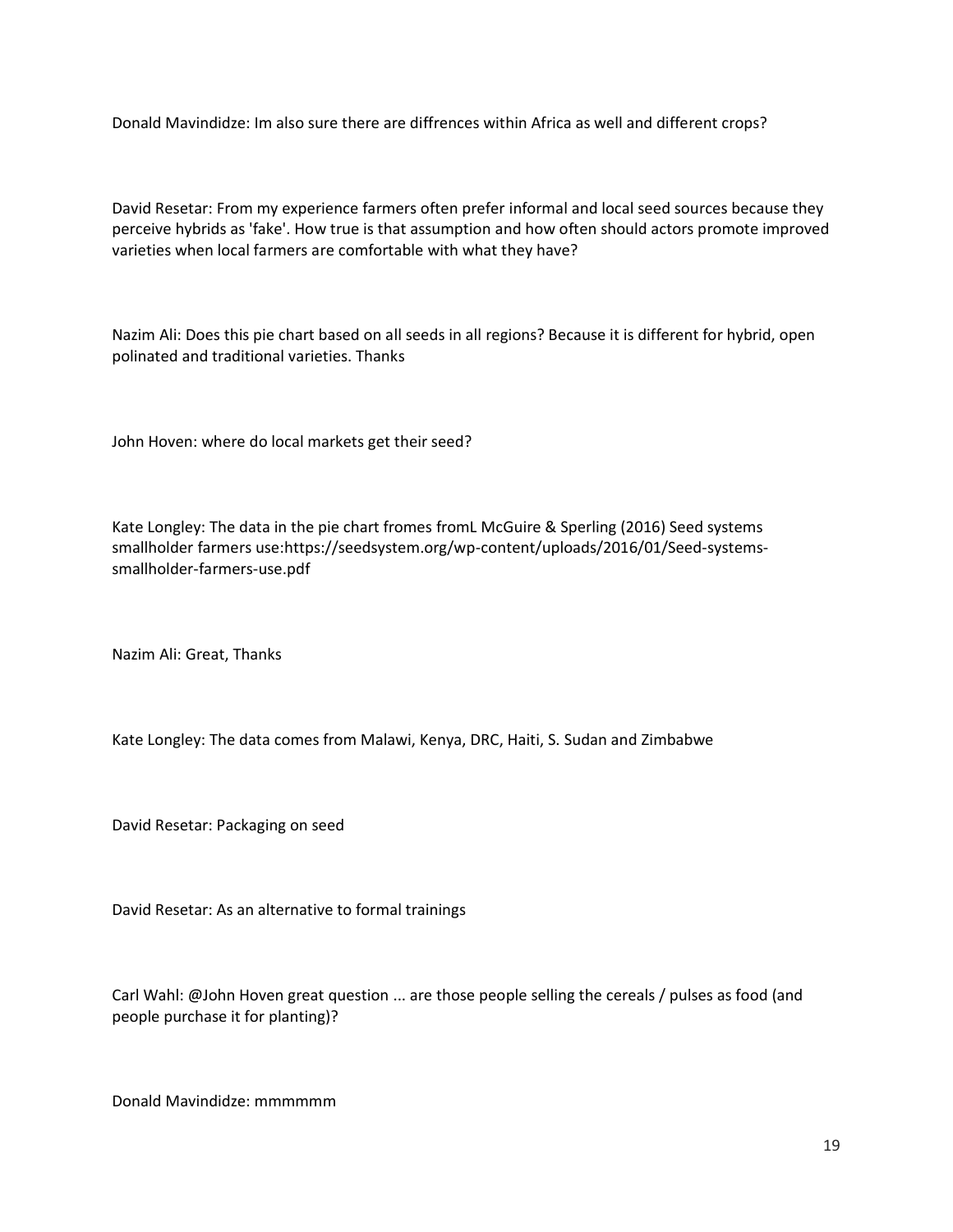Neil Miller: I think he means educational messages on packaging

Dick Tinsley: local markets get seed from the grain market and lable it as seed!!

David Resetar: Merci!

Dick Tinsley: For self pollenated that is not a major problem but not for hybrids

Silvanus Mruma: Local Source entails promoting use of "Farmer Saved Seeds". How does it fit with most USAID project designed to foster Formal private sector seed value chains. How is it possible for CIAT and other CGIAR centers to adjust their approach by acknowledging the fact that farmers have been the primary breeders for million of Years?

Carl Wahl: @Dick happens all the time in cowpeas

Kate Longley: 'Seed' in local markets varies - some is grain, some is 'potential seed', and some is grown specifically by farmers and purcahsed by traders at a premium as seed. I will post a reference shortly...

Kate Longley: Study on cash transfers for seed security in humanitarian settings - Jules Keane, Dina Brick and Louise Sperling https://pdf.usaid.gov/pdf\_docs/PA00WH2D.pdf

Md. Mustafizur Rahman: How can we strengthen partnership with farmers so that we can enhance the seed delivery to the farmers facile?

Dick Tinsley: my earlier reference to genetic pump attempts to look at this and how to maintain the gentic quality of the market seed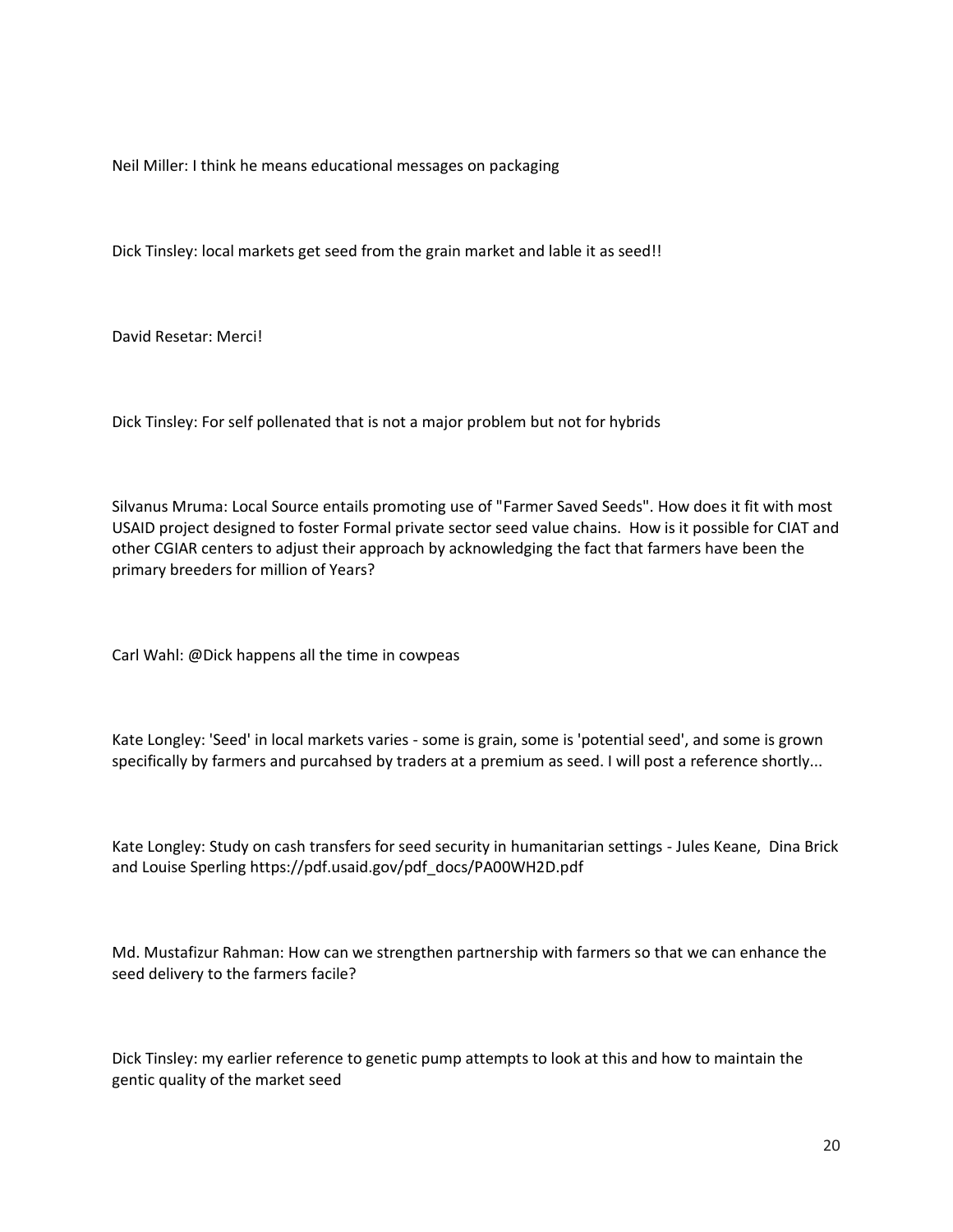Hira Dhar Chudali: Hi everyone, this is Hira Dhar Chudali from Lutheran World Relief - Nepal

Kate Longley: Here's a really good paper on local seed markets: https://seedsystem.org/wpcontent/uploads/2014/03/Local-seed-markets.pdf

Stephen: Ann - small lot tendering - in the event of procurement - is a good example of how smaller size tendering can benefit local suppiers. Using voucher / cash is the ultimate 'small lot tendering'.

Tessy Madu: Hi everyone, this is Tessy Madu from National Root Crops Research Institute Umudike Nigeria

Neil Miller: Do you have any perspective on vouchers as an alternative to cash?

Daniel Otwani: Here is a paper on the importance of giving farmers opportunity to choose seed and the benefits for breeders https://ageconsearch.umn.edu/record/263302

Md. Mustafizur Rahman: Seed producing farmers are not geting thier payment for their produced seed timely. How can we mitigate this problem easily?

Kevin Doyle: What is an "informal" seed market? The local trade of seeds at open markets is definitely not an informal market....there are quite structured in the social norms and cultures

Jeremy Davis: Voucher program is very effective to strengthen the linkages with local market actors.

Dick Tinsley: What is the overhead cost of a voucher program?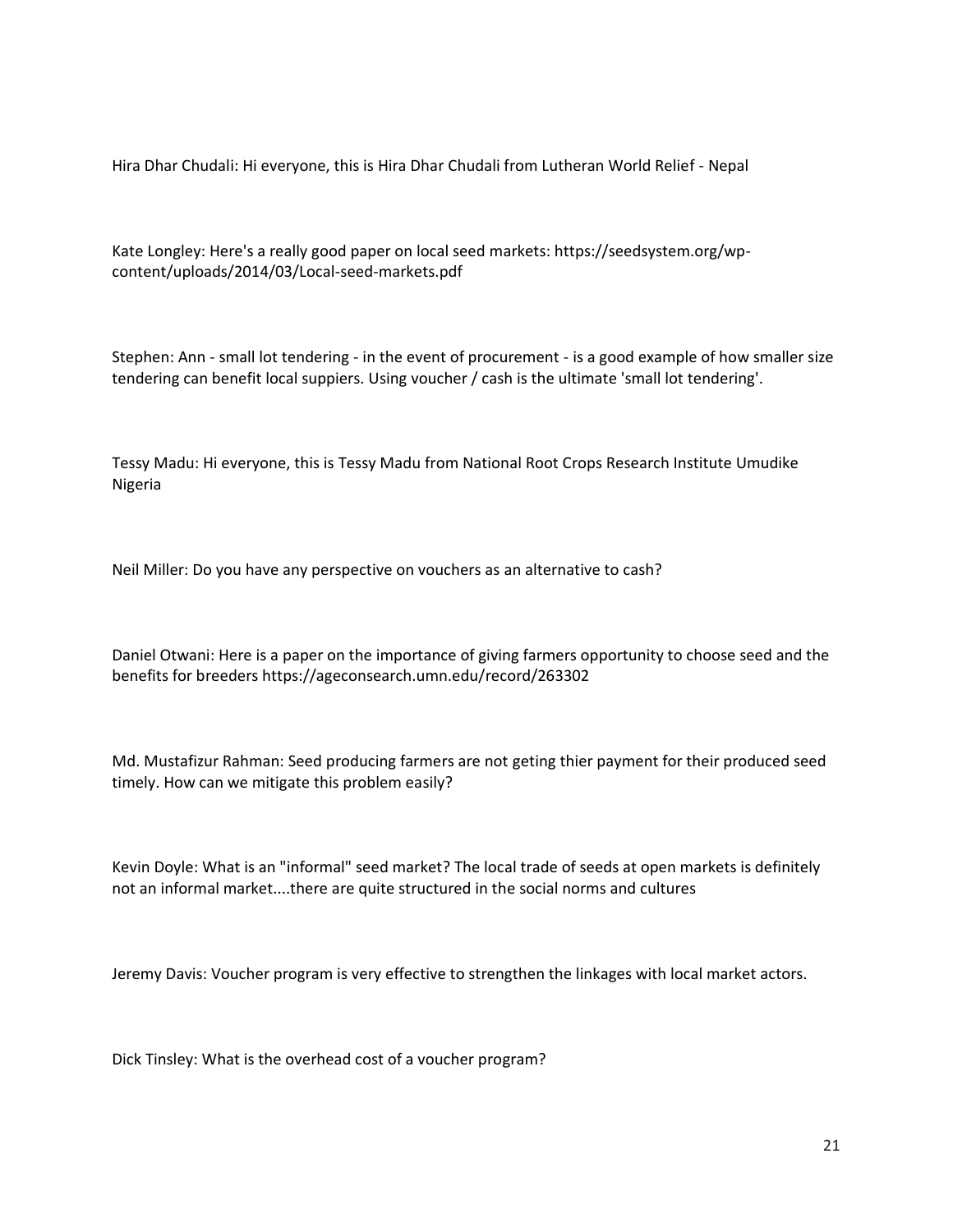Stephen: Oversight on my part not to underline the critical role of AG. RESEARCH - ex-ante / ex-post analysis requires engagement with Ag. research (NARS / CGIAR). What particularl area? () inventory of farmer preffered varieties / recent introductions (2 ) variety profiles - for use in communicating to farmers (c) info on seed availability (d) seed qualituy issues.

Aryemo Sunday Ocaya: Can investing in community seed banks to act as central nodes where farmers can exchange seeds through their own networks or via social events without necessarily using cash be a key source/means for small scale farmers to access good quality local species especially those not covered by commercial plant breeders?? hence contributing to sustainability and contribution to agricultural biodiversity of traditional seeds

Carl Wahl: @Dick Tinsley depends of the voucher type. Mainly they are limited to pre-qualified suppliers (e.g., you can't spend them just anywhere). Also, you kind of have to ensure that they (the selected agrodealers) can handle large number of farmers redeeming their vouchers.

Kevin Doyle: QUESTION: Do Seed System Security Assessments take into account the land tenure security of farmers? If not, do you think it would be an important factor to consider and analyze?

Carl Wahl: In some ways, it's a lot more set-up cost than say, centralized procurement ... most NGOs have long histories / experience with centralized procurements, so doing a decentralized approach requires a whole wave of documentation as to why you are not following procedures.

Praxedis Dube: At times these informal seed systems are very useful, farmers have control over seed and they can be quickly supplied to seed users, which ultimately supports domestic marketing structures, especially in developing countries.

Racey Henderson: QUESTION: Did the USAID statistic on cash for seed include awards for seed fairs?

Dick Tinsley: How easy is it to tell the degree informal seed supplies contain mixed varieties vs. pure variety. For rice it is usually fairly easy to descern varity difference in the seed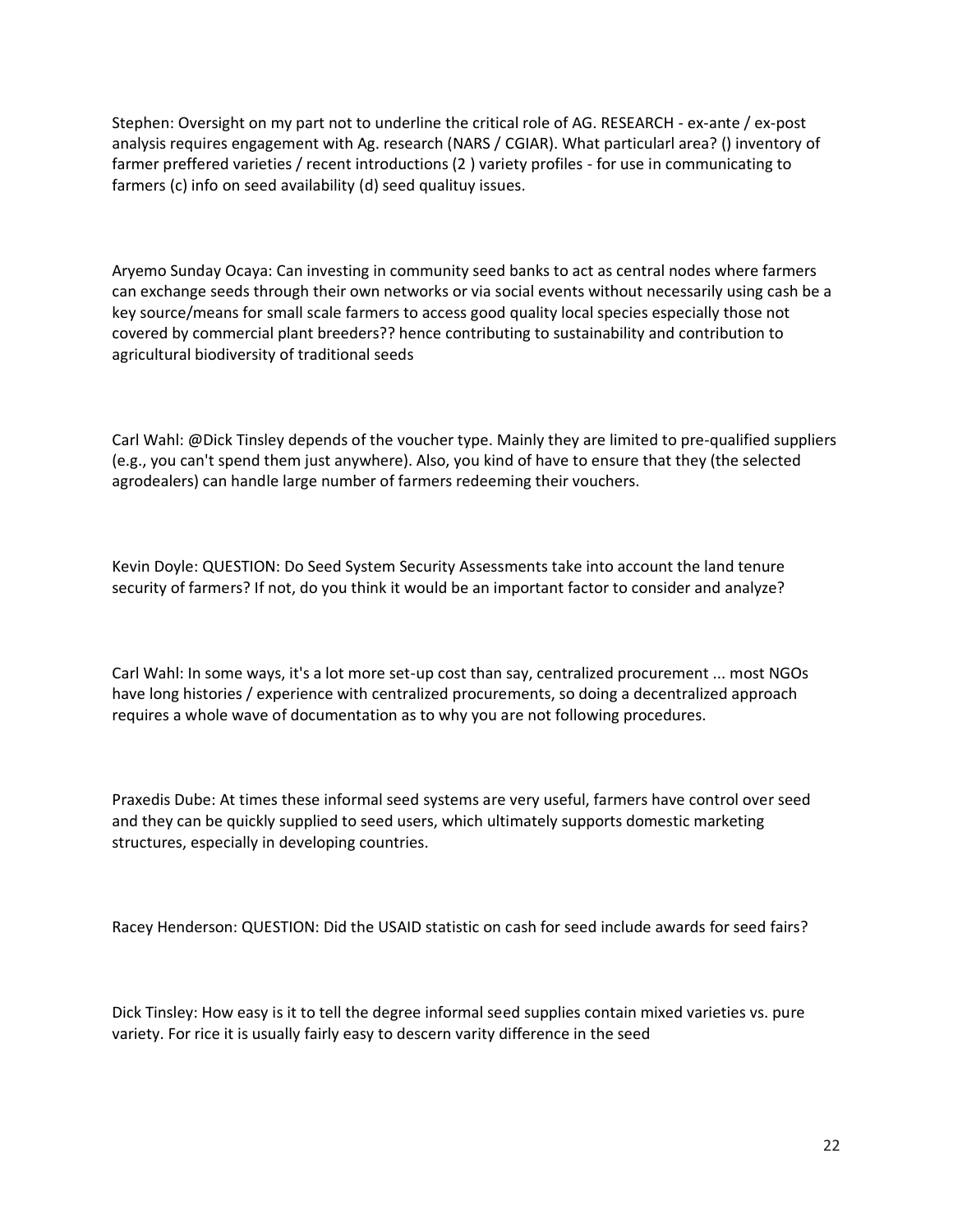Orla Kilcullen: How is this different to the CRS seed fair approach or is this waht we are talking about?

Carl Wahl: Can you give some specifics for what you mean by supporting the supply side, particularly for the informal/open market?

Lauren Good: @Dick Tinsley, it also depends on what gets counted in the overhead costs of voucher programs. Often what is reported does not reflect the total cost of the program. This has been the case in both government and NGO driven voucher programs, so I haven't seed sufficient evidence on their overall efficiency rate - what value of overall cost reaches farmers

Rakesh Kumar Shah: Does USAID approve use of local seed varieties through informal sectors? In case seed from informal sector is approved what measures are adopted to ensure the quality of seeds?

Carl Wahl: Typically the farmers incur a higher cost as they have to travel to where the market is ... that creates financial costs, some level of risk (esp. for women), etc.

Dick Tinsley: I just don't like administrative cumbersome programs as overhead costs are usually greatly underestimated and prevent programs from being sustainable and remain donor dependent

John Alosias: Hi, just struggling with my network. Hoping the presenter will be able to share some inevitable concerns when considering exclusive use of modern varieties on informal versus formal markets.

Nazim Ali: In addition to disease and yield, this is problem of mixing different varieties as well.

David Spielman: The evidence on cash transfer programs for social protection is actually quite extensive. Use of similar methods to explore outcomes relevant to seed sector programs would be useful.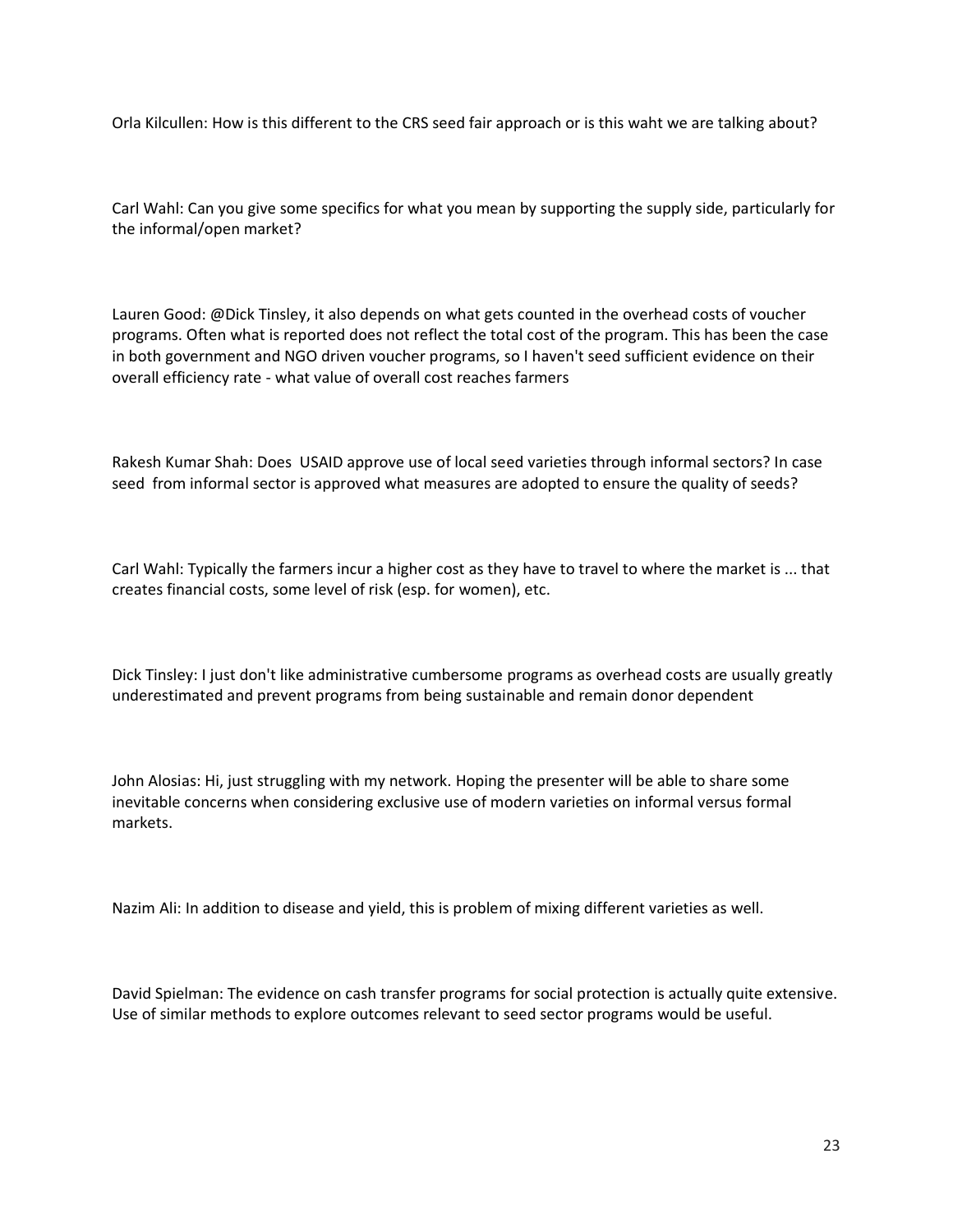Loretta Byrnes: It seemed that in Rwanda farmers got their bean seed from the local food market.. This seed appeared to be a real mixture of varieties. I wondered if farmers preferred the random mix of varieties to mitigate rrisks related to disease, pests and climate.

Gary Alex: For any program, much is site specific. It would seem though that in many cases there would be virtue in facilitating access to multiple varieties to promote resilience and avoid having "all eggs in a one-variety basket".

Rolf Lienekogel: July 23rd new Calp Cash report is published

Noel Templer: @Loretta that could be true. In Tanzania and also Burundi some farmers would specifically buy potential seed in mixed varieties form. And their reason was to reduce risk of loss

Adam Ahmed: All of the reports mentioned in the webinar will be available for download at the end of the webinar

Praxedis Dube: Timeliness and correct variety for specific areas- important factors to consider when accessing the seeds.

Silvanus Mruma: The problem of disease, yield and mixed varieties could have beeen minimized if there was a more nuanced approach focusing on farmer saved seeds instead of blanket rejection of these seeds as of inferior quality

Harry Ngoma: The use of vouchers or cash distribution encourages private sector participation and increased likelihood of sustaining seed supply beyond the subsidy program.

Stephen: Hi Loretta - great to see you here. Silvanus - in TZ, can local varieties be sold openlly, is it legal?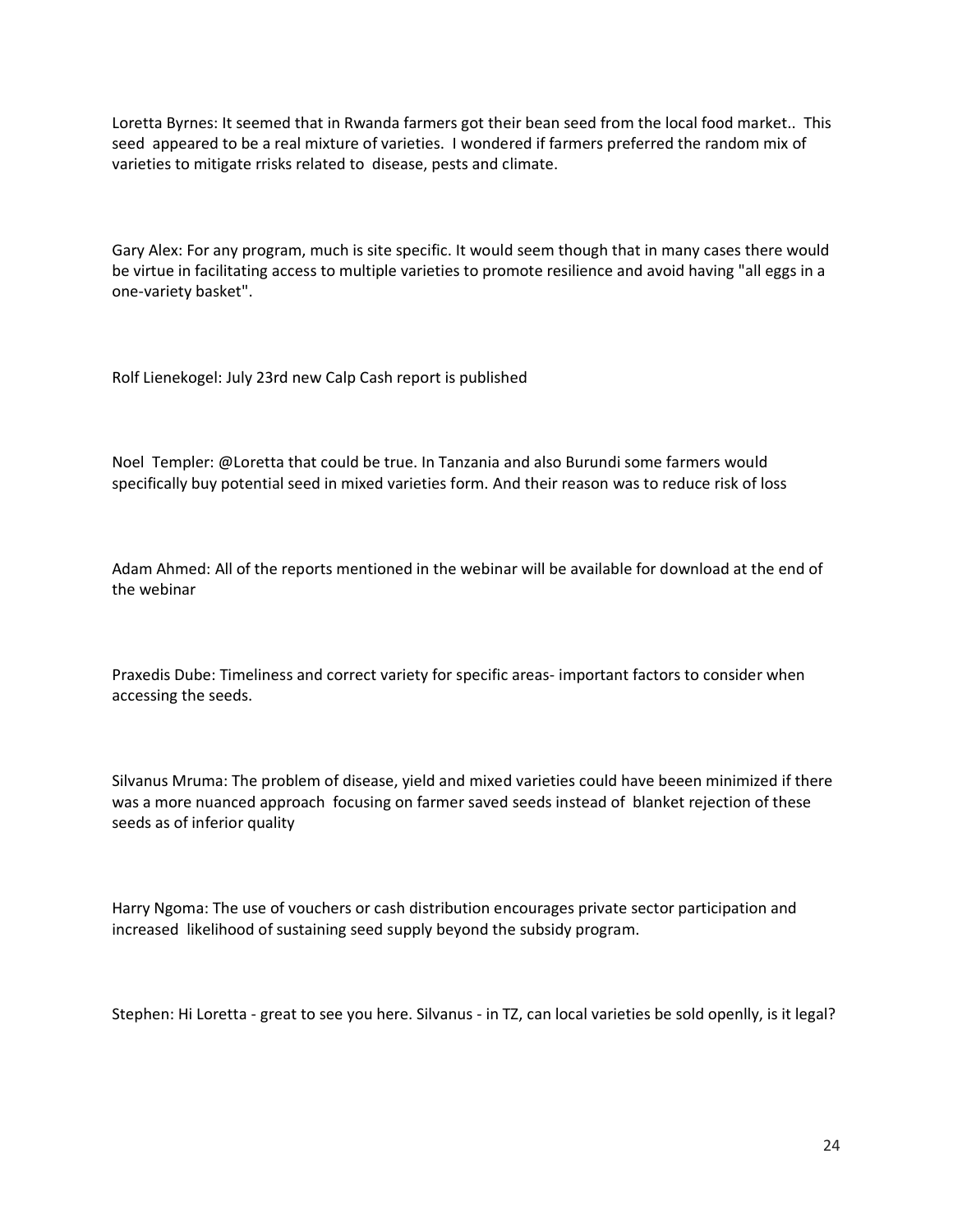Carl Wahl: Considering the current Covid-19 panedemic - Any thoughts on increasing farmers own seed supply, community seed banks, etc.? Stephen did mention it was 30% of the farmer seed sources ...

Farhad Hossain: Share some of the interventions that didn't work well.

Kayode Idode: In VCDP, we pioneered a sort of youth-led seed-preneur system in which we linked up with IITA and AfricaRice to trian some youth across the project states. These seed-preneurs act as seed producers to the main rice farmers (they also exist in the cassava value chain) and as such sell viable production seeds to the farmers within their geographical areas. This kind of give assurance of availability of quality seeds during planting season as the seeds are also tested and certified by relevant bodies.

Stephen: Carl. Now is opportunity to maybe support some basic training / faciliation on farmer selectio, management, storage.

Jean Claude Rubyogo: Farmers also can buy mixed from the market and they will sort the good quality seed to plant and they may use the non seed as food - some farmers plant mixed varieties of beans but increasing due to market, farmers are also plating pure variety (ies)

Loretta Byrnes: Is it still FAO that leads the way determining the need for seed distribution?

Kate Longley: Global Food Security Cluster guidance: https://fscluster.org/fsc\_agriculture\_wg/document/guidance-emergency-seed-interventions

Stephen: small lot tendering!

Nazim Ali: In open-polinated varieties like wheat, private sector companies have a little incentives because of intelectual property rights. Usually these comapnies dont set up offices deep inside the counties/village. Therefore most of the informal seed sector prevails in these crops. How to formalize and incentivize pvt sector to come forward in this situation?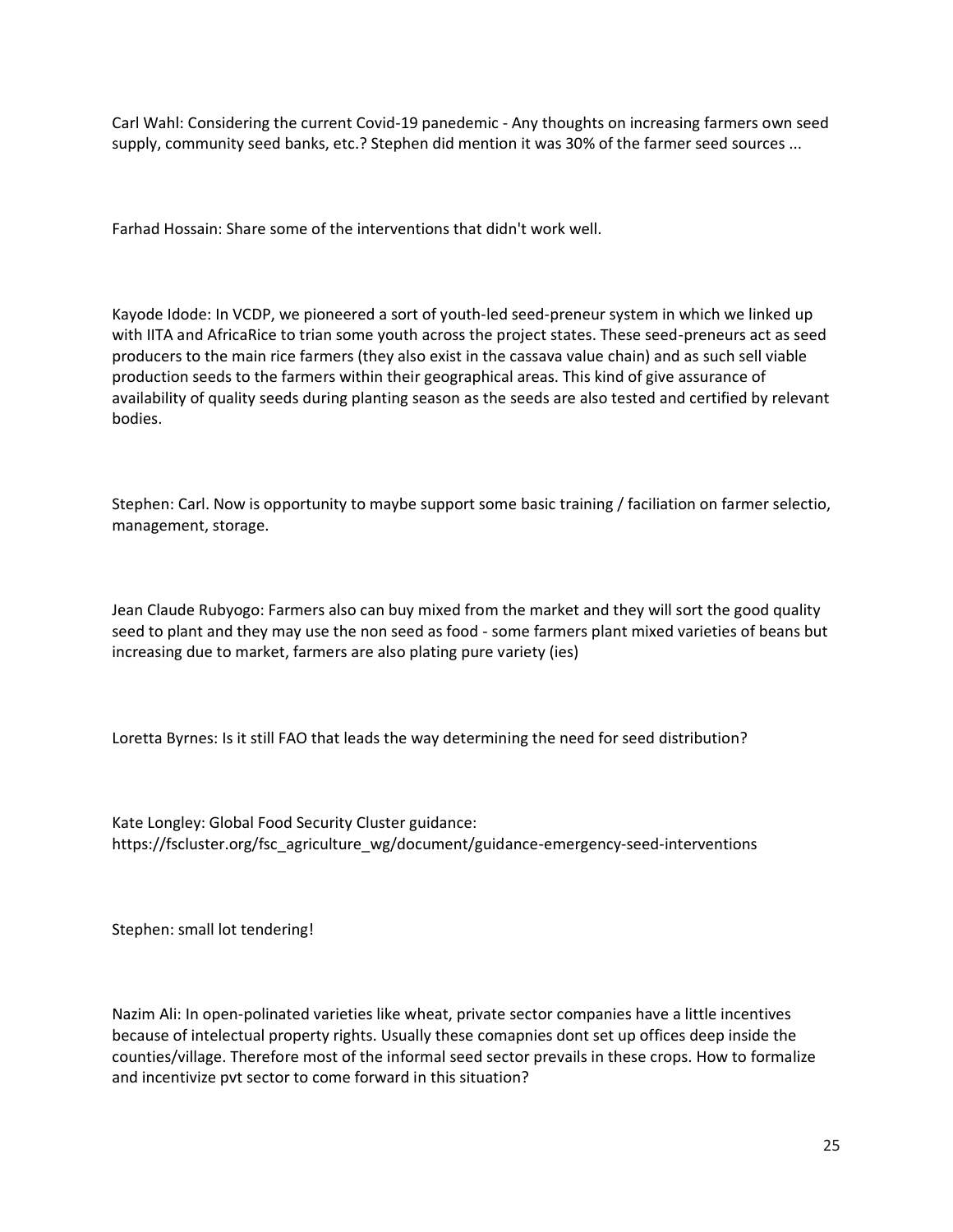Stephen: Larger tendering can systematically lock out the locals, even local suppliers. This is a common phenomenon. The last image in my presentaton - a GOMA based vegetablle seed suppler made this point clearly to me in our disccussion last July .

Silvanus Mruma: Stephen. Local varieties are sold on informal markets. They canm even be found at traditional urban retail markets. The law does not recognize these type of seed. However, the reality is that these are what most farmers rely on especially in most Self pollinating crops e.g. roots and tubers, traditional coarse grains e.g. millets, legumes etc. It is illegal . However authorities do not enforce if they are sold not as seeds but as grain which farmers purchase and use them as seed

Dick Tinsley: This gets back to the limited financial reources for governments to enforce any regulations

Harry Ngoma: Farmer saved seed can be used in humanitrian crisis as long as basic quality issues like germination is assured. In Zambia, smallholder farmers are protected by use of minimum seed standards which imply that any seed distributed by seed companies , government or NGOs must meet the minimum seed test parameters of germination and purity.

Abdu Beshir: In hybrids seed repalcement rate (SRR) is almost 100%. How can we capture SRR in the informal seed sector/local seed system?

Carl Wahl: http://www.sweetpotatoknowledge.org/wp-content/uploads/2016/02/Richard-Gibson-Delivering-sweetpotato-paper.pdf

Abu Yarmah: Even though seed aid can pose real risks to farmers if not properly planned, what are the available options in the non-existence of functioning seed systems, especially in a chronic emergency?

Stephen: Thanks for the link Carl.

Stephen: Rachkara, P. (2017). Food Security 9. pp. 595-610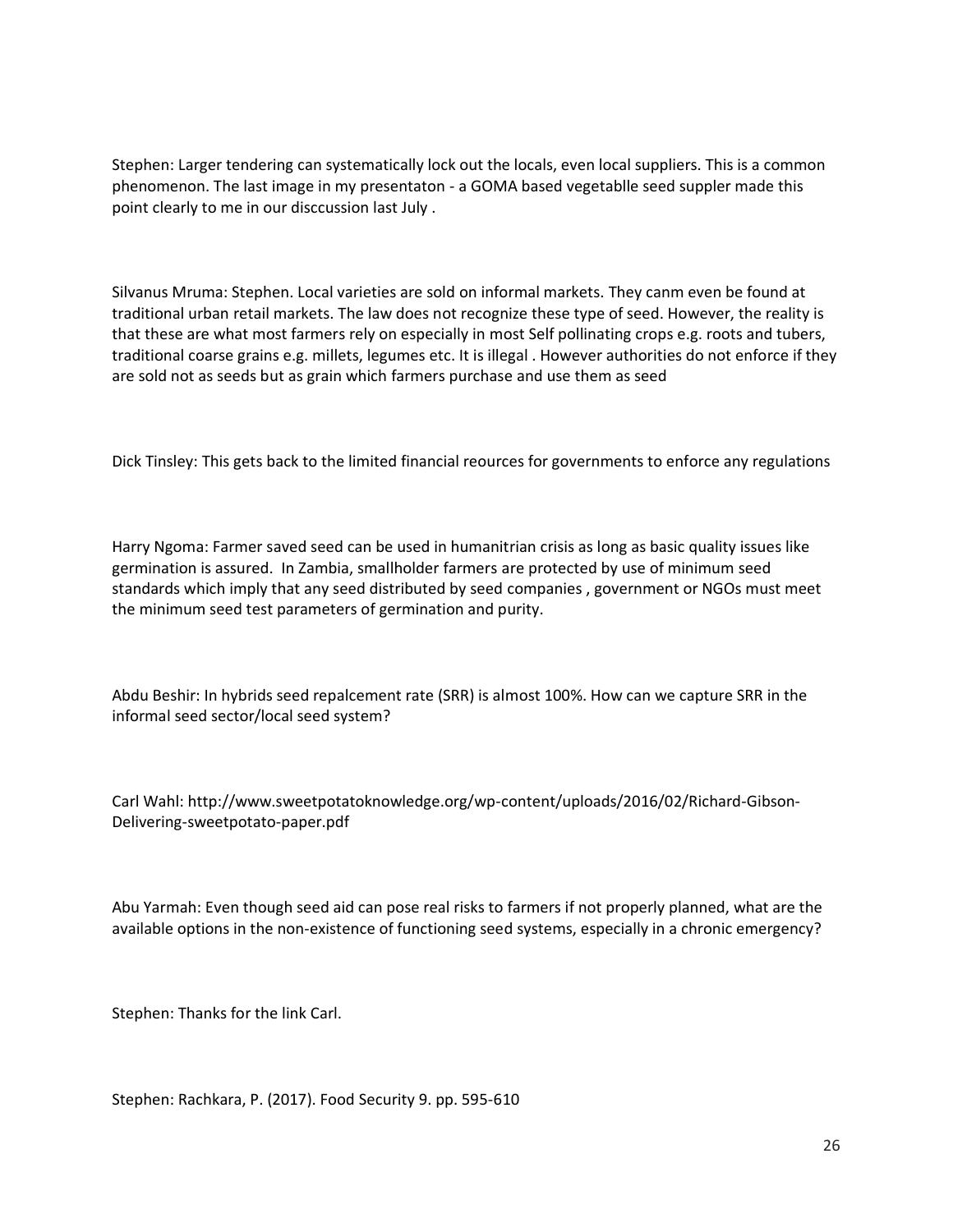Ann Koontz: Are there any tools that start from farmer/community perspective of what is happening in their seed system and how this knowledge can be more effectively and on a regular basis communicated to government, donors, NGOs? We seem to rely on tools that require analysis and English write-up that need to be done by people with formal education and who not the farmers on the ground.

Dick Tinsley: https://webdoc.agsci.colostate.edu/smallholderagriculture/The\_Crop\_Genetic\_Pump.pdf

Kate Longley: Seed System Security Assessment Tools start from farmer / community perspective: https://seedsystem.org/assessments-and-e-learning-course/

Abdu Beshir: Is there a study/assessment that shows some countries (under the FtF countries) more vulnurability due to COVID-19 than other countries.

Dick Tinsley: but are seed laws enforceable with limited financial resources of governments

Abdu Beshir: \*more vulnurable

Hira Dhar Chudali: Often informal seed traders portrayed negatively, but they can be highly innovative in linking seed supply and seed demand across diverse markets, responding to local farmer needs in terms of both variety adaptability and physiological seed quality, and functioning in crisis. I see informal seed markets are a primary source of seed for farmers due to movement restriction, if we formalize the system and train in maintaining the quality can better contribute on ensuring better quality.

Hira Dhar Chudali: and production

Dick Tinsley: It should be noted that in Colorado only 30% of wheat is planted to certified seed and liscene allow for seasons of planting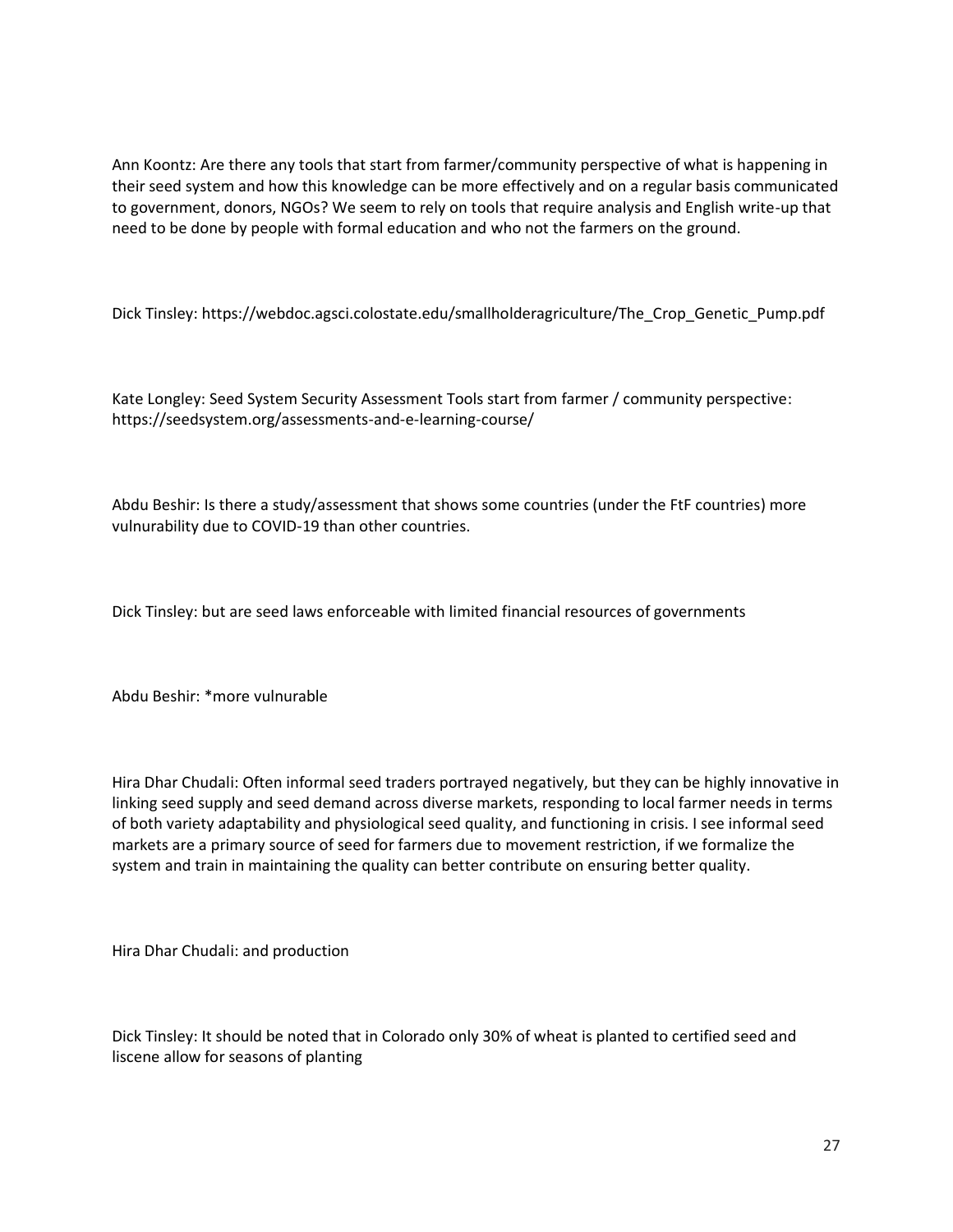Kate Longley: @Abdu Beshir - ISSD has done a series of studies on the impacts of COVID on formal seed systems. I will try to find a weblink...

Papias Binagwa: that will be good Kate

Sultan Mahmud: hi ...its Dr Mamud Sultan ... from Bangladesh ...its really great listen this talk....

Nazim Ali: We, here is Pakistan, established seed villages to promote improved varities where farmres were trained to produce high quality seed and exchange it for old varities grains. It worked well, now farmers are seed producers and sharing with neighbouring villages. Now it is replacing old varieties.

Silvanus Mruma: Dick Tinsley. Enforcement is difficult with limited Govt resources. Agreed. I believe the solution is to establish grassroots association of local seed fproducer and strengthen their capacity for basic quality control in collaboration with local governments

Angela Ndereyerio: Nazim that is interesting

Jules Keane: Thank you to all for attending!

Sultan Mahmud: Here in Bangldesh .... majority of seeds specially rice seeds comes from informal

Kate Longley: Here are the ISSD seed alerts: https://issdafrica.org/2020/05/23/covid-19-seed-alerts/

Holli Jordan: Thank you to the presenters for this rich discussion. I am curious why we are not talking more about the specific role of the community-based farmer organization in leading seed responses to humanitarian crises, including through their management of comminuty-based , safety-net seed banks from their farmer members.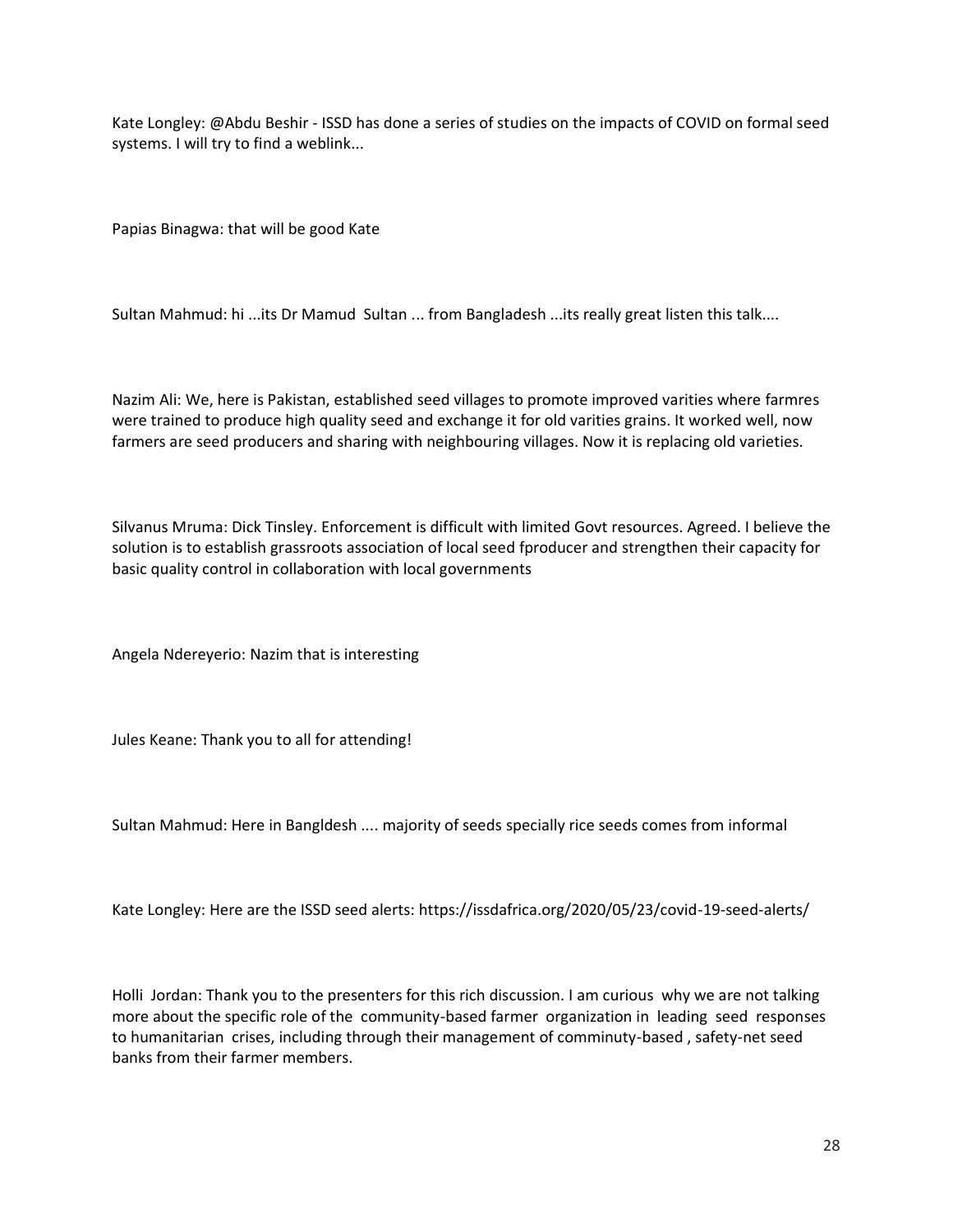Adam Ahmed: Thanks for joining us today!!!

Abdu Beshir: @Nazim Ali: glad to know this progress in Pakistan.

Jean Markendy CHARLES: Thank you !!!

Noel Templer: Thanks everyone!

Kate Longley: Thanks for everyone's inputs!

Jean Claude Rubyogo: thanks

Dick Tinsley: thank you for a good webinar

Carl Wahl: Thanks!

Jean Claude Rubyogo: highly appreciated

Benoit Joseph Batieno: thank JC

Alan Grundy: Thanks!

Aryemo Sunday Ocaya: thanks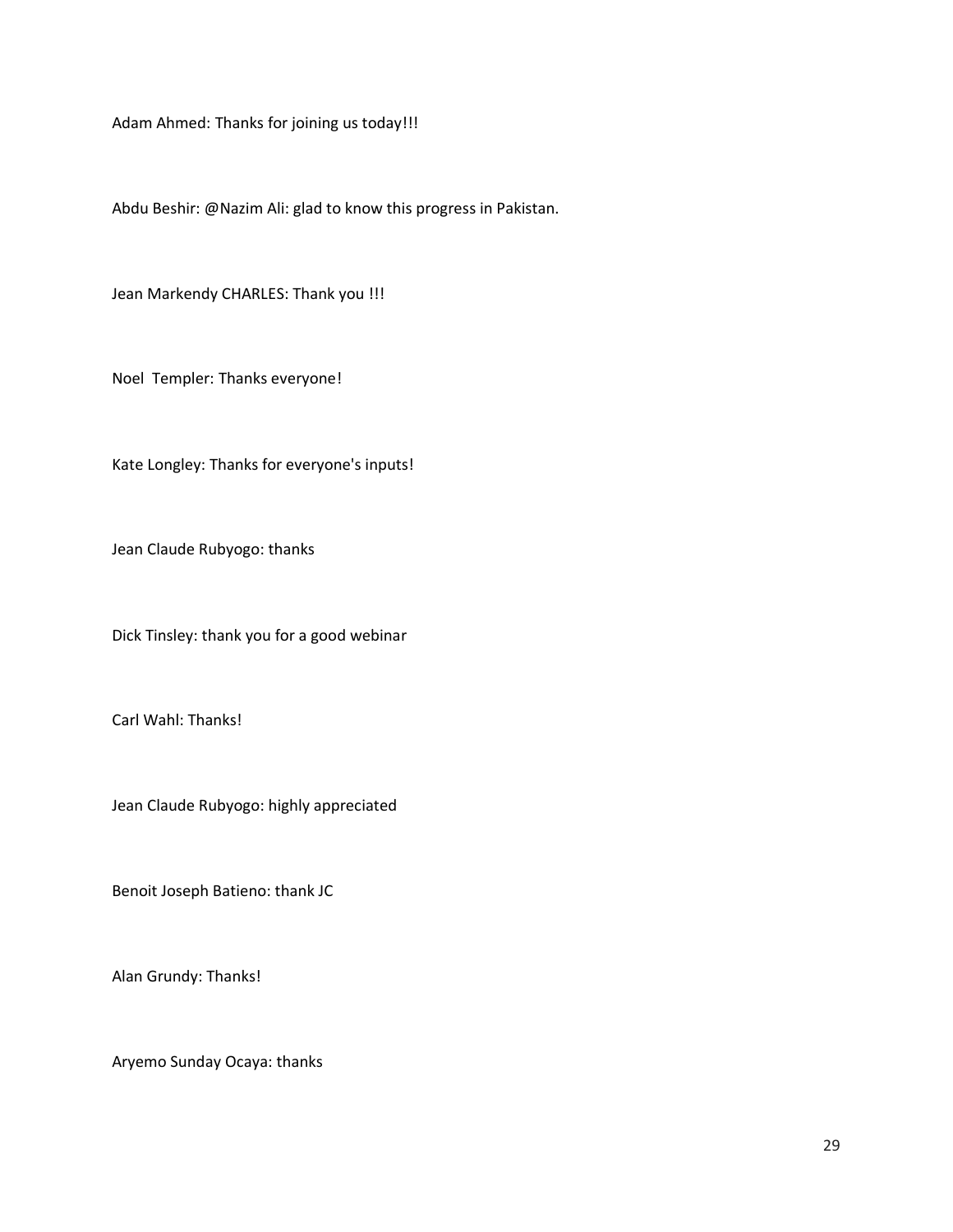David Resetar: Thank you hh hhhh

Julie Mayans: thank you!

David Resetar: oh my

Angela Ndereyerio: Asante sana

Tessy Madu: thanks everyone

Paul Gamba: Thank you

Sheila Halder: thank you, gave some great overviews of learning

Zia Ahmed: thanks, also kindly share the email contacts of the participants

Dr. Derian ECHEVERRI-MOLINA (Ph.D.): Thank you all. Regards, Derian

KASHEMWA Arsene: Thank you

Tessy Madu: Bye Steve.

Hamdino Ahmed: Thank you